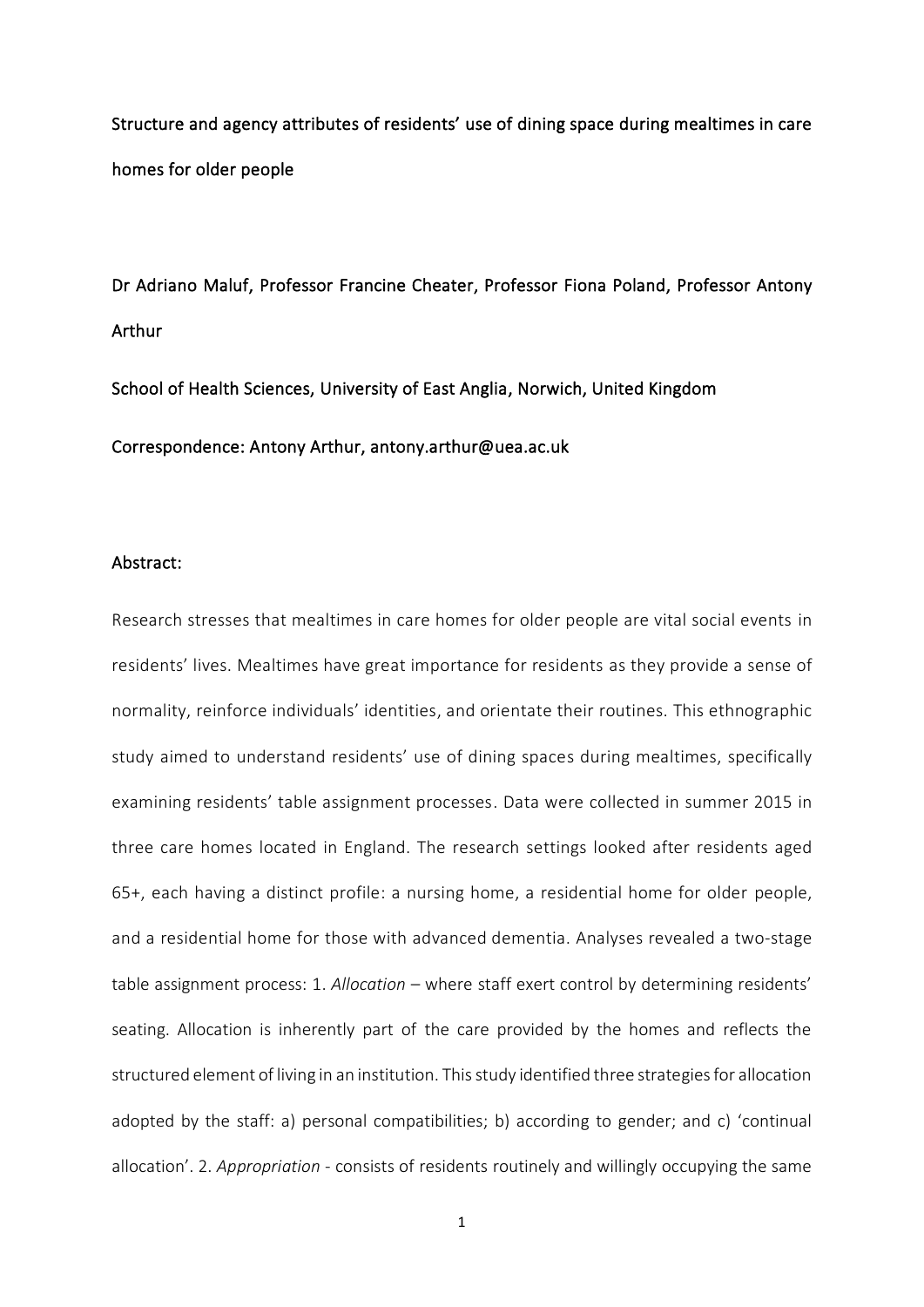space in the dining room. Appropriation helps residents to create and maintain their daily routines and it is an expression of their agency. The findings demonstrate the mechanisms of residents' table assignment and its importance for their routines, contributing towards a potentially more self-fulfilling life. These findings have implications for policy and care practices in residential and nursing homes.

Keywords: care homes, older people, dining room, mealtimes, table assignment, agency.

## *What is known about this topic?*

- Mealtimes in care homes for older people are essential social events in residents' lives;
- Space, staff and table companions at mealtimes have great importance for residents' experiences;
- Staff are mostly responsible for residents' table assignment.

# *What this paper adds?*

- Residents' table assignments are essential for their routines and unfold in two stages;
- *Allocation* is exercised by the staff in placing the resident at a table reflecting the structural element of life in care homes;
- *Appropriation* is exercised by residents through routinely using the same space in the dining area. Appropriation reflects residents' agency potentially contributing to a more autonomous and self-fulfilling life.

# 1. Introduction

Georg Simmel's 1910 essay on 'The Sociology of the Meal' argues that eating together at mealtimes creates invaluable opportunities for socialising while strengthening a group's social norms (Simmel,1997; Symons, 1994) while bridging the public and private spheres of life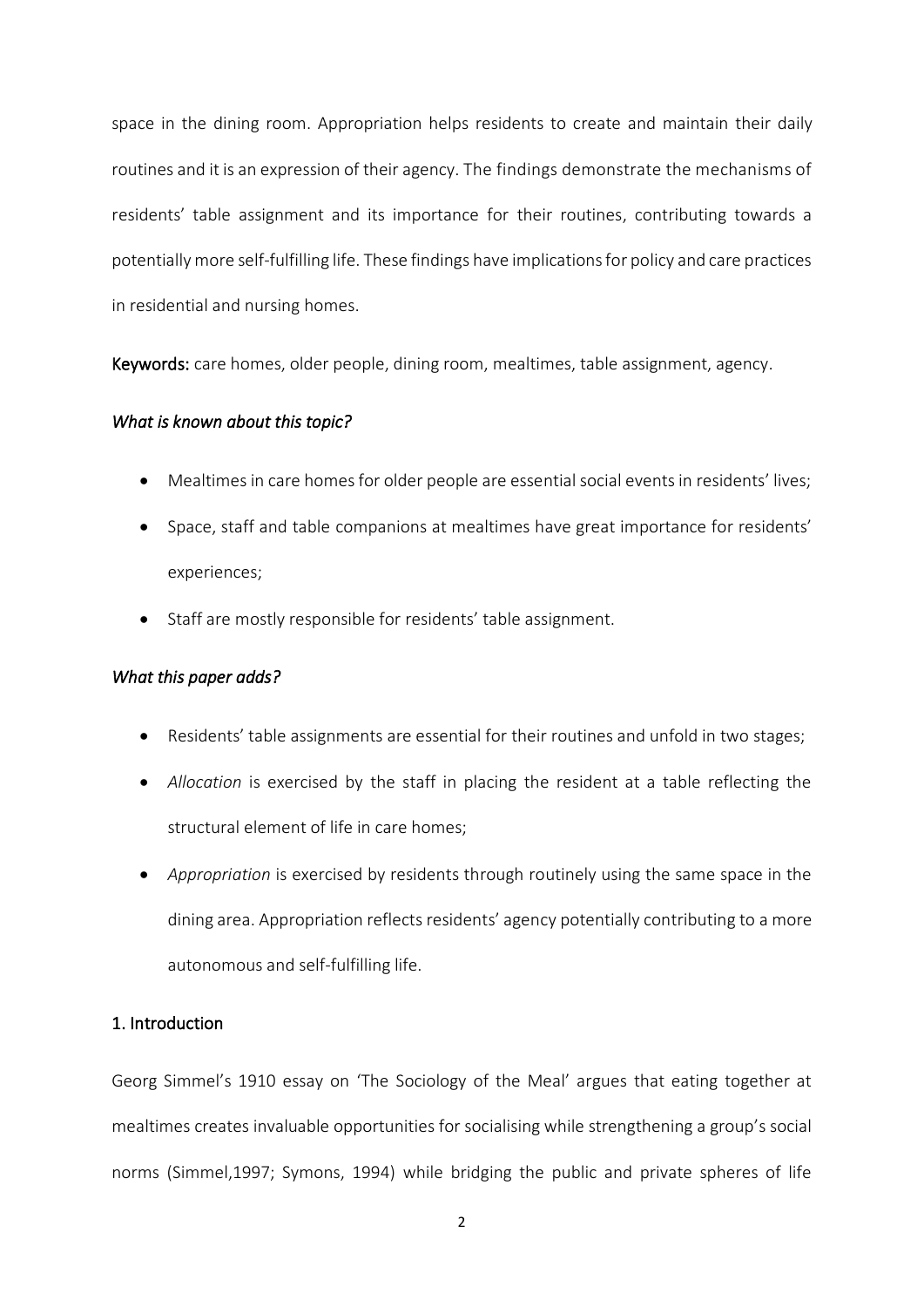(Simmel, 1997). In old age, having companions at mealtimes is associated with increased food intake, whereas those dining alone are at greater risk of malnutrition (Hetherington, et al. 2006; Shahar et al., 2003; Sharkey, 2002).

In care homes for older people, mealtimes have been identified as essential events in the social lives of residents (Bundgaard, 2005; Kofod, 2012; Tsai & Tsai, 2008; Watkins et al., 2017; Wikby & Fagerskiold, 2004; Wright, et al., 2006) which go beyond the act of ingestion (Wikby & Fagerskiold, 2004; Wright, et al. , 2006).

Previous studies identified numerous factors that influence residents' experiences at mealtimes, including the material conditions of the dining room space (Chaudhury, 2013; McDaniel et al., 2001; Passini et al., 2000) and how well-acquainted residents are with this space (Carrier, West, & Ouellet, 2009). Other factors include the presence, attitudes and training of the staff in how they interact and support residents (Bourdel-Marchasson, 2010; Gibbs-Ward & Keller, 2005; Simmons & Levy-Storms, 2006), the quality of interactions between residents (Philpin et al., 2011), and the freedom of choice around food, place, time and companions (Carrier et al., 2009; Crogan et al., 2004; Watkins et al., 2017).

Mealtimes are regarded as social events that foster a sense of community integration, the perception of normality, and reinforce personal identity (Gibbs-Ward & Keller, 2005; Palacios-Ceña et al., 2013; Philpin et al., 2011; Watkins et al., 2017). Mealtimes involve social exchanges between those around the table, including sharing personal feelings, employing humour, displaying affection and appreciation, and perhaps less positively, rebuffing and avoidance (Curle & Keller, 2010). Mealtimes serve as a 'compass' around which residents can orientate their social routines throughout the day (Palacios-Ceña et al., 2013). While several studies reported that residents tend to occupy the same place in the dining room during each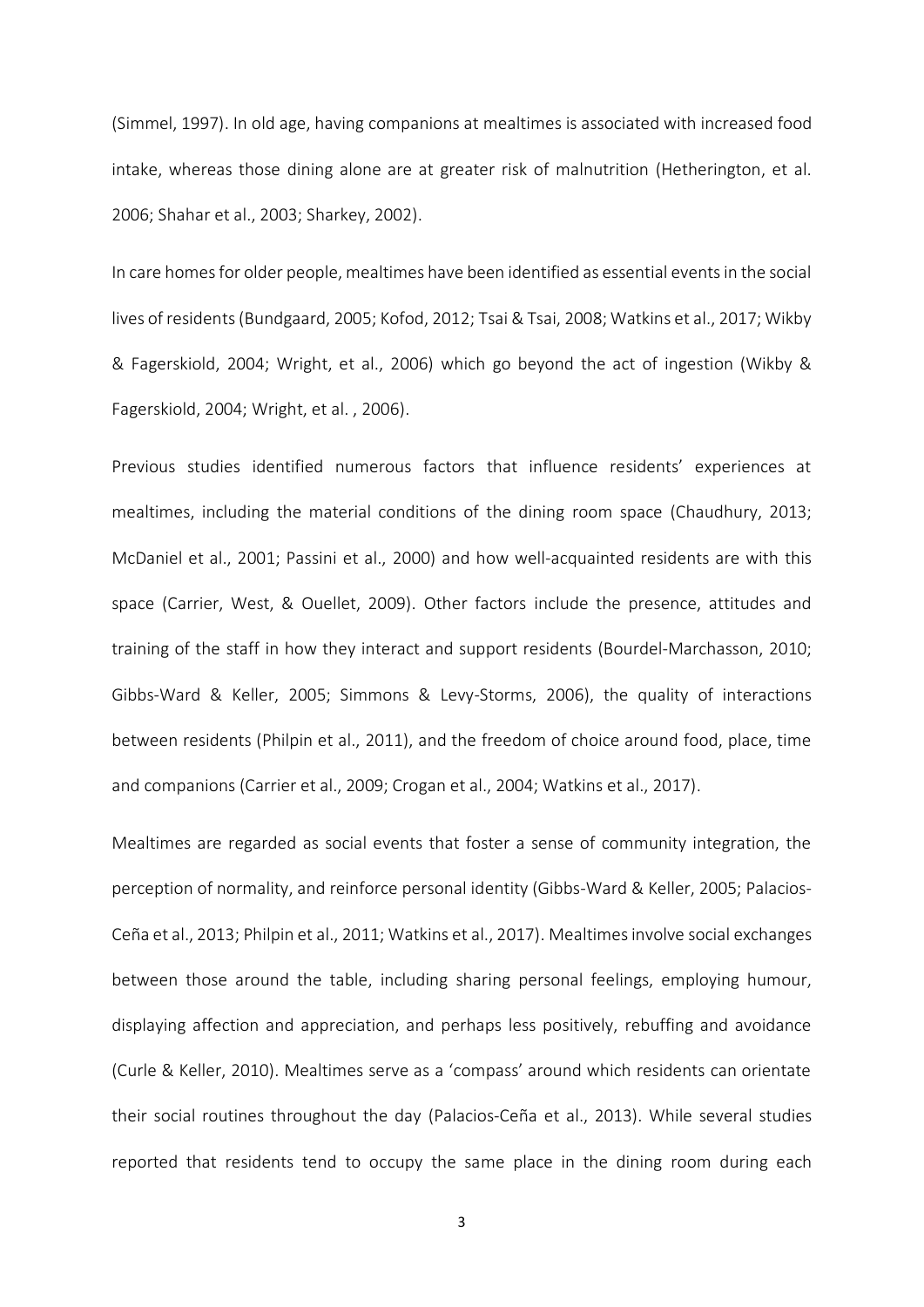mealtime (Kofod, 2012; Palacios-Ceña et al., 2013), it remains unclear why and how residents do this.

This paper examines how residents exercise agency and how this is affected and sometimes constrained by care home social rules, care practices and space. Agency is a concept that varies according to the field of study (Hitlin & Elder Jr, 2007 : 171). Previous gerontological studies defined agency as acting independently (Baltes & Carstensen, 1996; Rowe & Kahn, 1997). However, the progressive decline of cognitive and physical capacities in advanced age means a loss of agency (Rozanova, 2010; Tulle-Winton, 1999). Agency here is not limited to actions but it is extended to the idea of 'being' (Pirhonen & Pietila, 2018 : 34). This paper aims to explore the mechanisms behind residents' use of spaces in dining areas as communal areas where care is provided (structure) with broad implications for residents' abilities to construct and maintain their daily routines (agency).

# 2. Methods

This study employed an ethnographic approach that enabled the researcher to explore the cultural context of social groups in their setting (Hammersley & Atkinson, 1995). Constructionist ethnography was used to explore how individuals created, assembled and maintained social meanings through their daily routines and their use of language (Holstein & Gubrium, 2008), focusing on mealtimes.

Participant observations were employed to generate data, enabling AM (the lead author) to experience the settings at first hand and to interact with participants (Hammersley & Atkinson, 1995; Mason, 2002). AM adopted a 'moderate participation' role (Spradley, 1980) working as volunteer in the settings by undertaking simple activities which did not involve residents' direct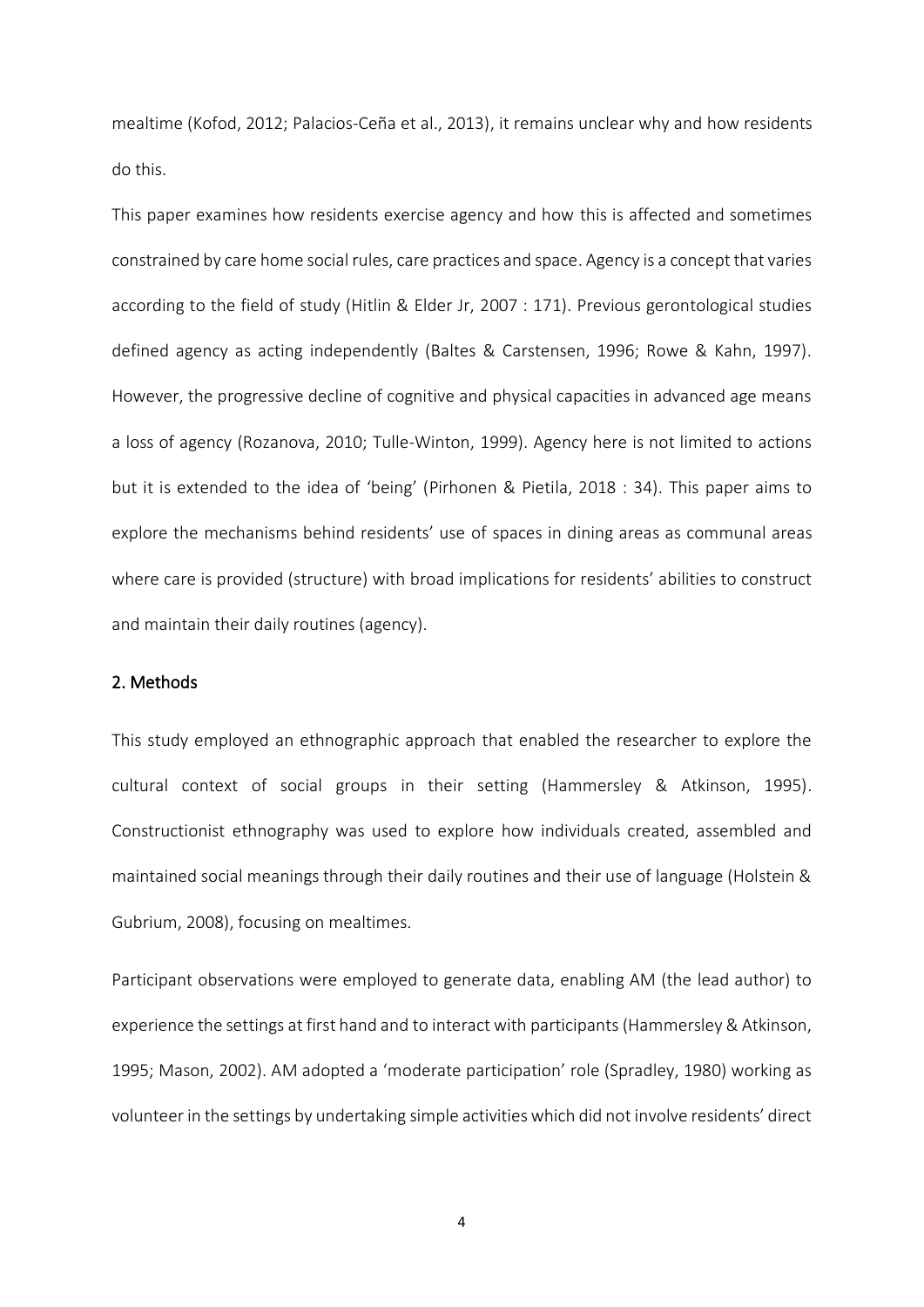care. Ethnographic interviews (Spradley, 2016) were also conducted to explore participants' experiences in the field.

# 2.1. Settings and data collection

Data were collected from three settings which cared for residents aged 65+: Cedar-Home, a nursing home; Oak-Home, a care home for older age; Beech-Home, a care home for people with dementia (although the other two settings also cared for people with dementia). The settings were located in the South East of England. Table 1 shows the characteristics of the settings.

|                                                          | <b>CEDAR-HOME</b>                                                    | <b>OAK-HOME</b>                                                                     | <b>BEECH-HOME</b>                                       |
|----------------------------------------------------------|----------------------------------------------------------------------|-------------------------------------------------------------------------------------|---------------------------------------------------------|
|                                                          | (Nursing Home)                                                       | (Residential Care<br>Home)                                                          | (Residential Care<br>Home)                              |
| Type of care                                             | Care for older people<br>with complex needs<br>(i.e. cancer, stroke) | Care for older people in<br>general                                                 | Care for people with<br>advanced stages of<br>dementia  |
| Type of building                                         | 2 floor building, built<br>for purpose                               | 4 floor refurbished<br>manor house adapted<br>to a care home                        | 6 floor Victorian<br>building adapted to a<br>care home |
| Characteristic of<br>dining room<br>spaces               | A large dining room<br>linked with the kitchen<br>through a hatch    | An open and large<br>room which<br>accommodates the<br>dining room and TV<br>lounge | A small and cluttered<br>room with tables and<br>chairs |
| Number of<br>residents living in<br>the care home        | 33                                                                   | 21                                                                                  | 26                                                      |
| Number of<br>residents<br>frequenting the<br>dining room | $13 - 14$                                                            | $11 - 14$                                                                           | $15 - 16$                                               |
| Mean residents'<br>age                                   | 86.7                                                                 | 90.5                                                                                | 87                                                      |

Table 1 – Characteristics of the research settings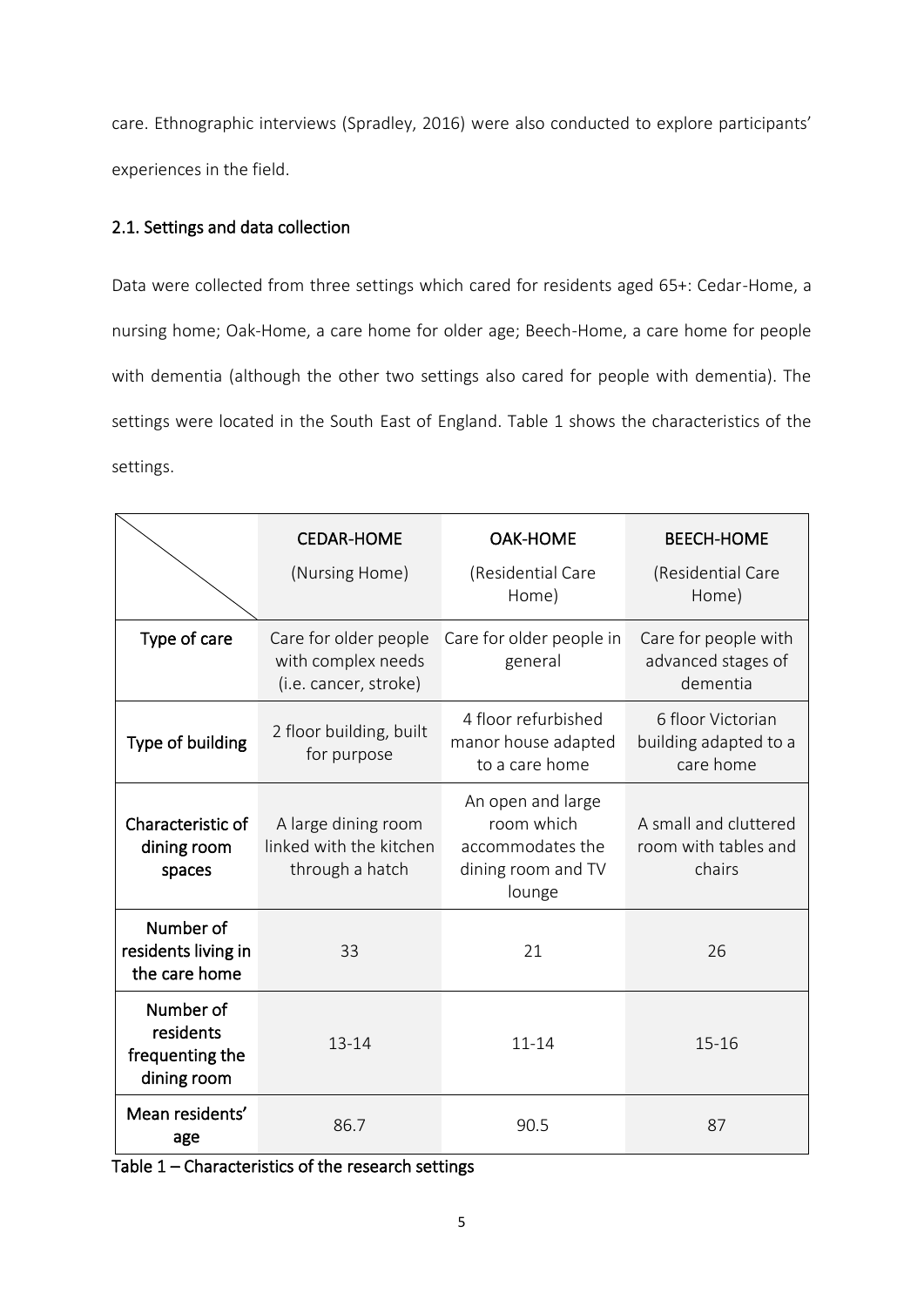The data presented here were collected as part of a larger research project comprising 266 hours of observations (40% at mealtimes), and 17 interviews with staff, residents and visitors, which explored different topics including mealtimes. All residents, staff and visitors were invited to take part in the research, including residents with advanced dementia and those experiencing difficulties with communication. The data collection was conducted between August 2015 and July 2016.

# 2.3. Data analysis

The analysis started in the early stages of the fieldwork (Brewer, 2002 : 107) as AM examined key interactions in how people engaged in their daily routines and the power relations between main actors, i.e. staff/residents. On completion of the data collection, thematic analysis was employed by coding the dataset using NVivo 11 software for data management. 'Open codes' (Bryman, 2016) were created which covered all aspects of mealtimes. Subsequently, 'focused codes' (Emerson, 2011) were developed by selecting the most relevant and meaningful aspects of residents' table assignment. The focused codes were examined in fine detail to ensure the rigour of results. For example, the open codes: staff providing care/support; staff members' decisions; and staff modifying the dining space were clustered under one focused code 'staff's control'. A 'code tree' was created to compare the focused codes (Burnard, Gill, Stewart, Treasure, & Chadwick, 2008). Subsequently, the focused codes were interpreted into concepts, i.e. 'staff's control' code was interpreted as 'allocation'. A final step in the analysis consisted of linking the concept of allocation to the notion of 'structure' of life in care. 'Abductive' reasoning (Mason, 2002) was adopted in the analysis which comprised moving backwards and forwards between interpreting the data and theory.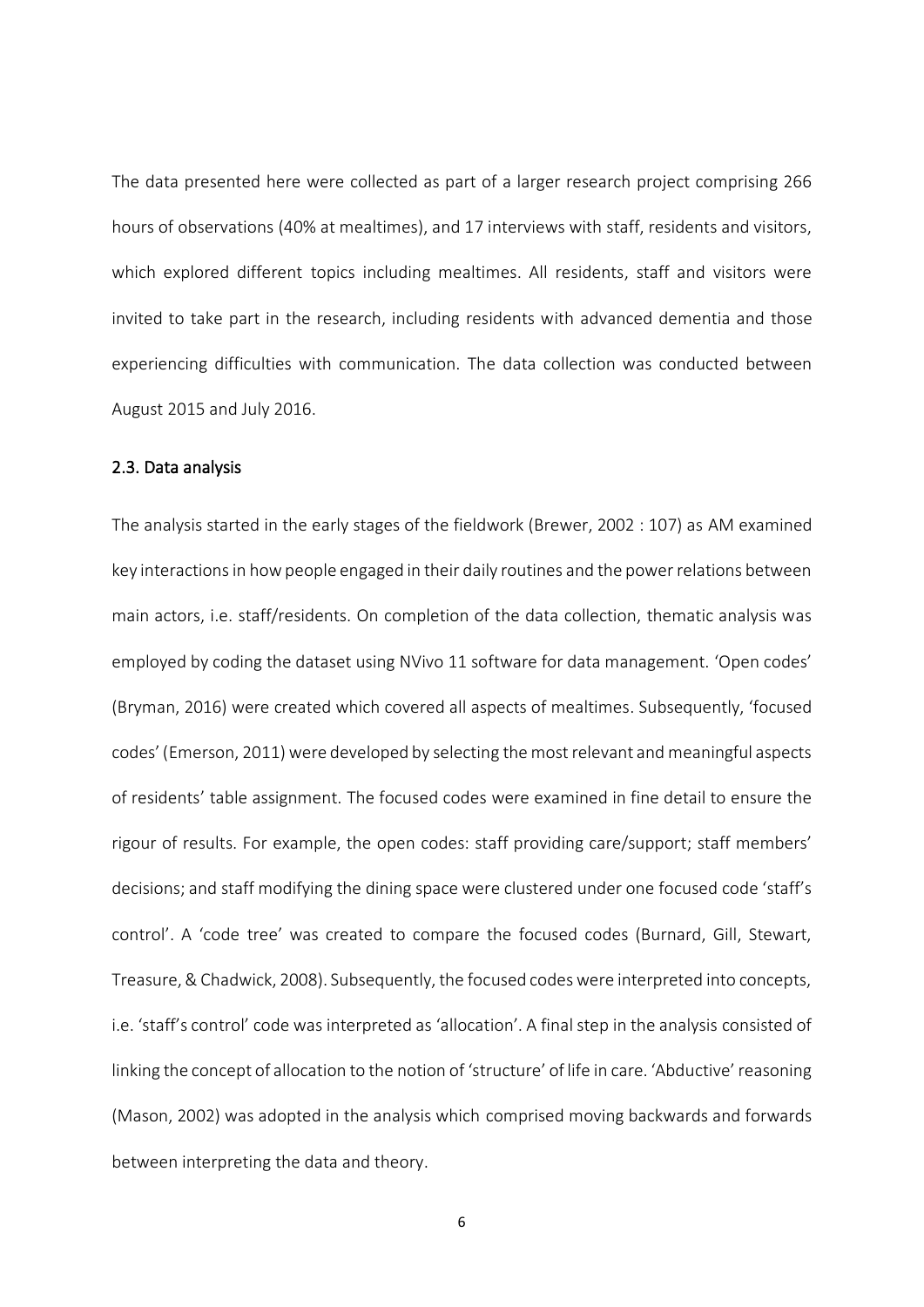## 2.4. Ethical considerations

The study received ethical approval by the Social Care Research Ethics Committee, National Health Service (NHS) Health Research Authority in England and Wales – study reference 15/IEC08/0039.

A member of the staff informally assessed residents' capacity to make the decision about their participation in the study. Residents deemed capable to make such decision provided written consent alongside verbal consent prior to each observation period as residents' capacity might fluctuate during the day. A consultee was appointed if the resident was unable to make an informed decision about their participation who would consider resident's best interest in taking part in the study. Participants were assigned pseudonyms while staff were identified with (S) in the reporting of the findings.

#### 3. Findings

The findings presented in this paper attempt to explain how residents came to occupy the dining room spaces during mealtimes. The analysis revealed that residents' table assignment involved two stages: 'allocation' in which the staff appear to group residents at a specific table/seat in the dining room followed by 'appropriation' in which residents seemed to continually and willingly occupying the same seats as part of their routines.

## 3.1. Allocation

The dining rooms were treated as communal areas in which a range of activities occurred as well as mealtimes. The decisions and actions of staff in placing residents in specific spaces in the dining room is referred to in this study as *allocation* which occurred when the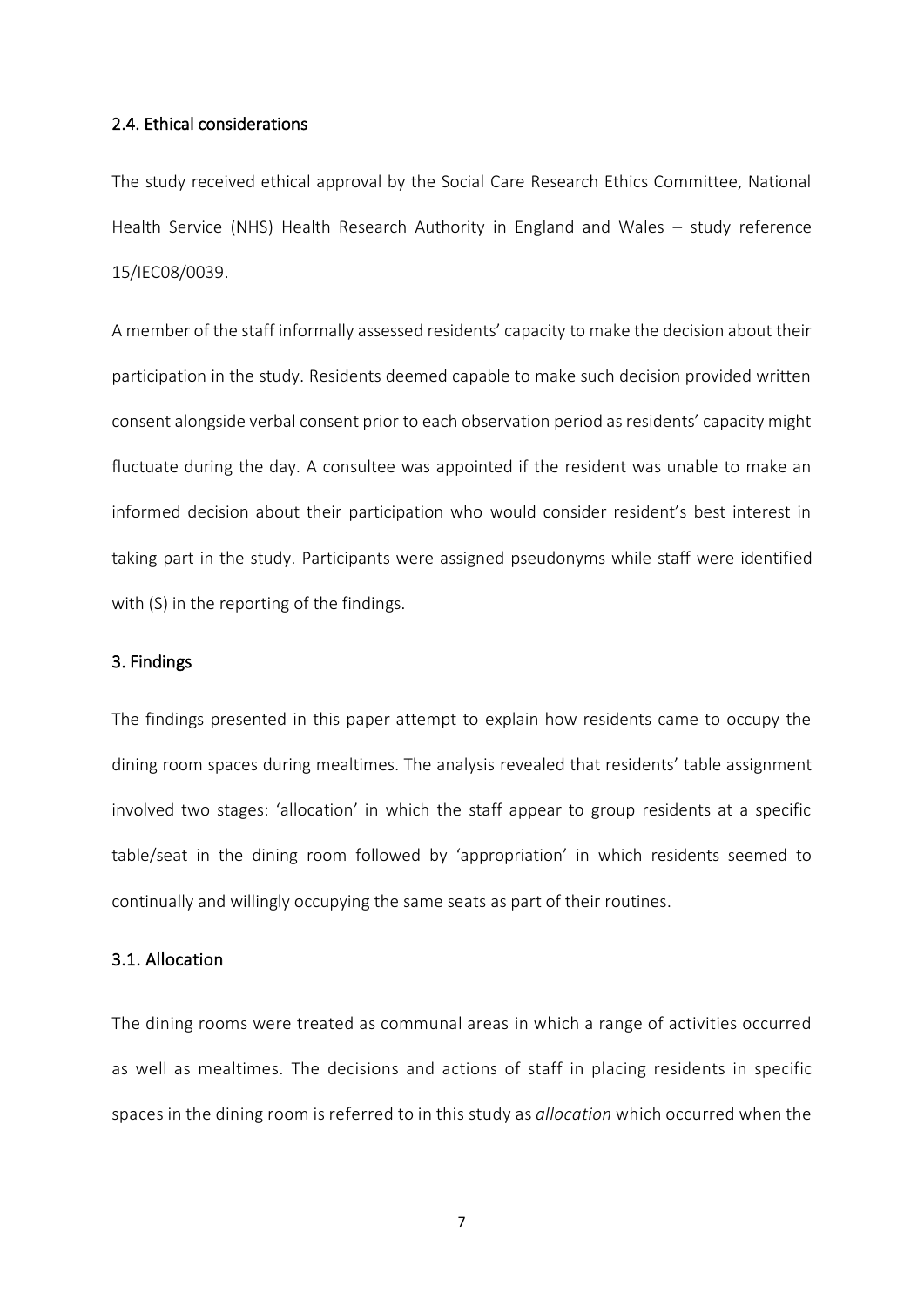resident first arrived and settled down in the care home but usually not after that, as explained:

> 'When you first come here and you go in the dining room it's usually the girls [referring to care staff] in the dining room who say 'oh well, we'll put you there or we'll put her there or whatever...' (Mark's interview, Cedar-Home)

A similar situation was reported by Mary in Cedar-Home when asked how she chose a

seat/table when first accessing the dining room:

They decided it! I didn't! Well, it was a vacant seat, so they put me there, sort of. (observation, Cedar-Home)

Residents perceived their first experience of the dining areas as one in which they had no

choice regarding where they would sit at mealtimes, the staff made these decisions.

Residents' passive roles in the allocation process is further expressed by Peter:

AM - Did you have any say in where to sit? [in the dining room]

Peter - They just put you there. They allocated you in that place. It is very much like going to school. Like in the school, in the class somebody new came and had change in the pattern. (interview, Oak-Home)

Peter's statement reveals that from residents' perspectives the table assignment can be an institutionalising experience in the sense they did not have control over choosing where to sit from the outset which limited residents' agency. Their experiences during mealtimes could change over time as table groupings reassembled to accommodate newcomers, as older companions departed, or their health declined. Residents' lack of control was not restricted to where to sit in the dining room but was widened to having no control over the configuration of the group sharing the same table. The following observation from Oak-Home illustrates how the staff team managed the allocation of new residents:

> Previously I observed Simon having his lunch alone at one of the tables in the dining room. Today I asked the manager why Simon was sitting on his own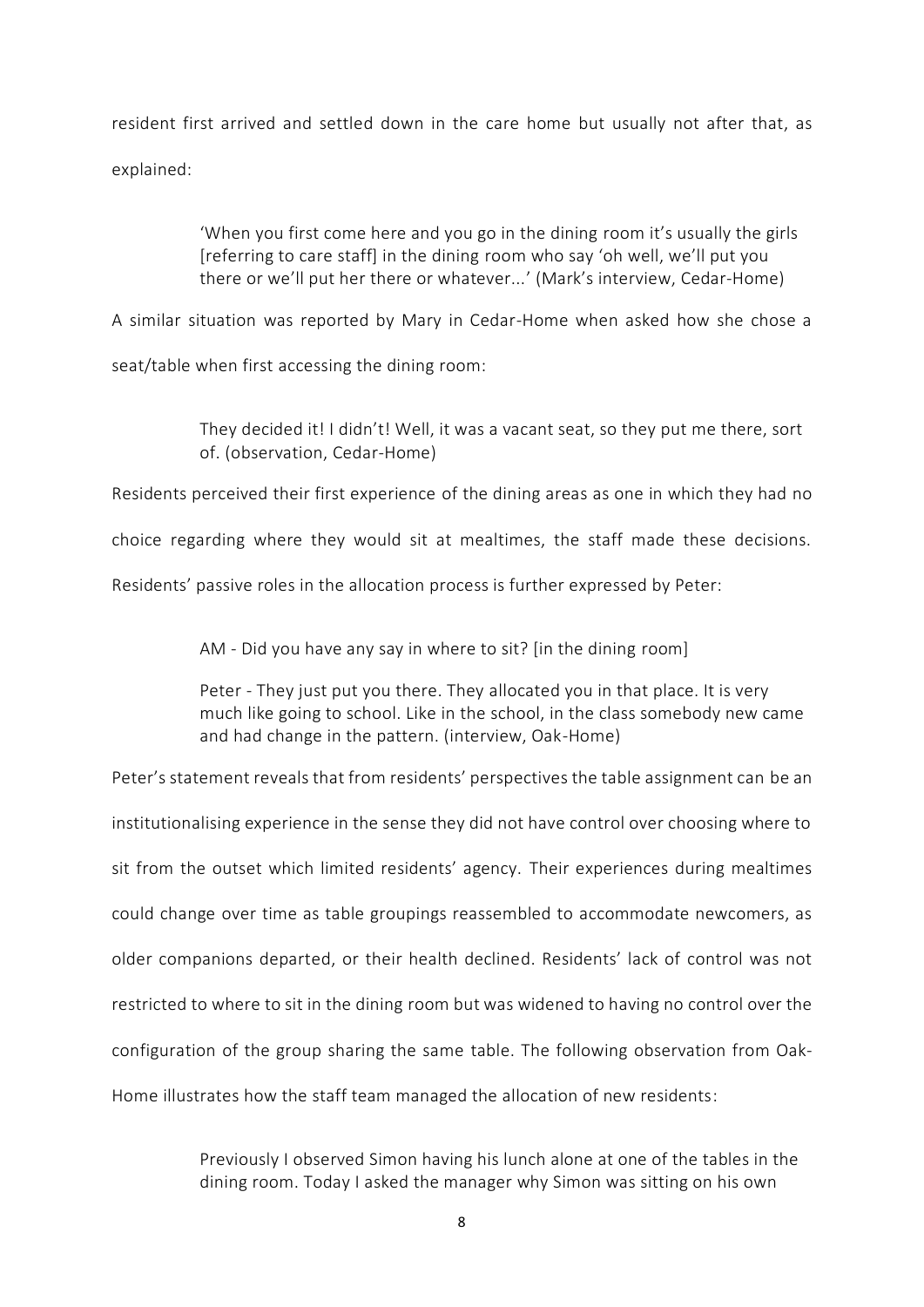while everybody else was sat in groups. The manager seemed surprised with my question and checked the information with Cornelia(S) who was present in the conversation. Cornelia(S) confirmed the information and the manager replied: 'well, make sure that he sits with other residents next time.' At lunch time I observed the residents' arrival and Cornelia(S) escorted Simon by the arm. As they got into the dining room, Simon tried to walk towards his usual seat. Cornelia(S) held Simon's arm and said: 'you sit here with the ladies!' pointing to a vacant chair between Theresa and Joan, enforcing the command by saying: 'right here!' and pulling out an empty chair for Simon to sit. Simon followed Cornelia's(S) instructions with no protest and had his meal in this seat. (observation, Oak-Home)

The excerpt reveals that care staff actively planned where the residents should sit at

mealtimes in Oak-Home. Fig. 1 illustrates Simon's allocation in the dining room:



Figure 1 – Residents' table assignment in Oak-Home

The manager explained further the purpose and strategies when allocating residents:

'What we try to do, like we've got a lady coming in next week and she's 100 but she's got full capacity and she likes to chat. So straight away I would put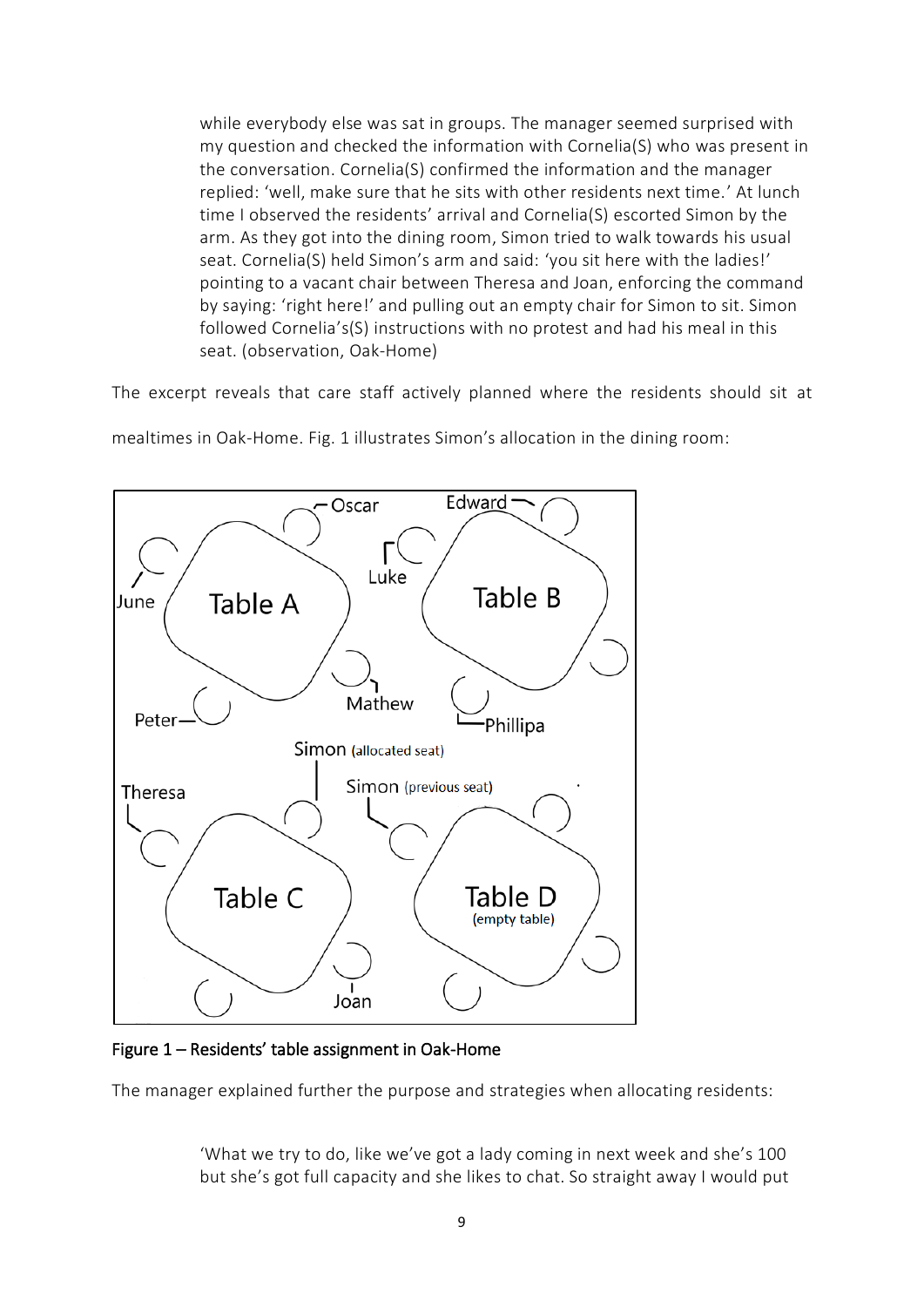her in the small lounge [for the mealtimes] because they like conversation more... We do think about where we sit them, and we've sat people before and it doesn't work, so we move them around every so often if we find that they're not getting on with those people… Because it's always a good thing if you're sat eating, you've got to enjoy your company, …' (manager's interview, Oak-Home)

The manager's strategy was sensitive to individuals' needs and aimed to encourage social

interactions, while diminishing possible confrontations by grouping residents with

compatible personalities. Thus, allocation in this context appears to be an intrinsic part of

the staff duty of care to the residents. However, other allocation strategies were employed

in different care settings:

Ronald recently arrived in Cedar-Home and today was the first lunch in the dining room. Martha(S), a nurse, supported Ronald to sit at one of the tables before any of the residents had arrived. He sat at the Helen's and Fiona's table. As the room became busier in preparation for the lunch, it appeared that Ella(S) and Mabel(S) were discussing moving Ronald to another table. Mabel(S) helped Ronald to move to Terry's, Mark's and Paul's table. After the lunch, I approached Mabel(S) to ask her why they moved Ronald. Mabel(S) replied: 'because men like to sit with men – it is the men's table'*.* (observation, Cedar-Home)

Gender is used as the strategy for allocating residents in the dining room. The term 'men's

table' was not exclusively used by the staff though.

'Somebody else who comes, who comes, may come in and because it's a man they put them at our table because that's always considered the 'men's table'. (Mark's interview, Cedar-Home)

Mark's comments indicate that the term 'men's table' was not restricted to staff; making

clear that the dining room in Cedar-Home was divided into gendered areas.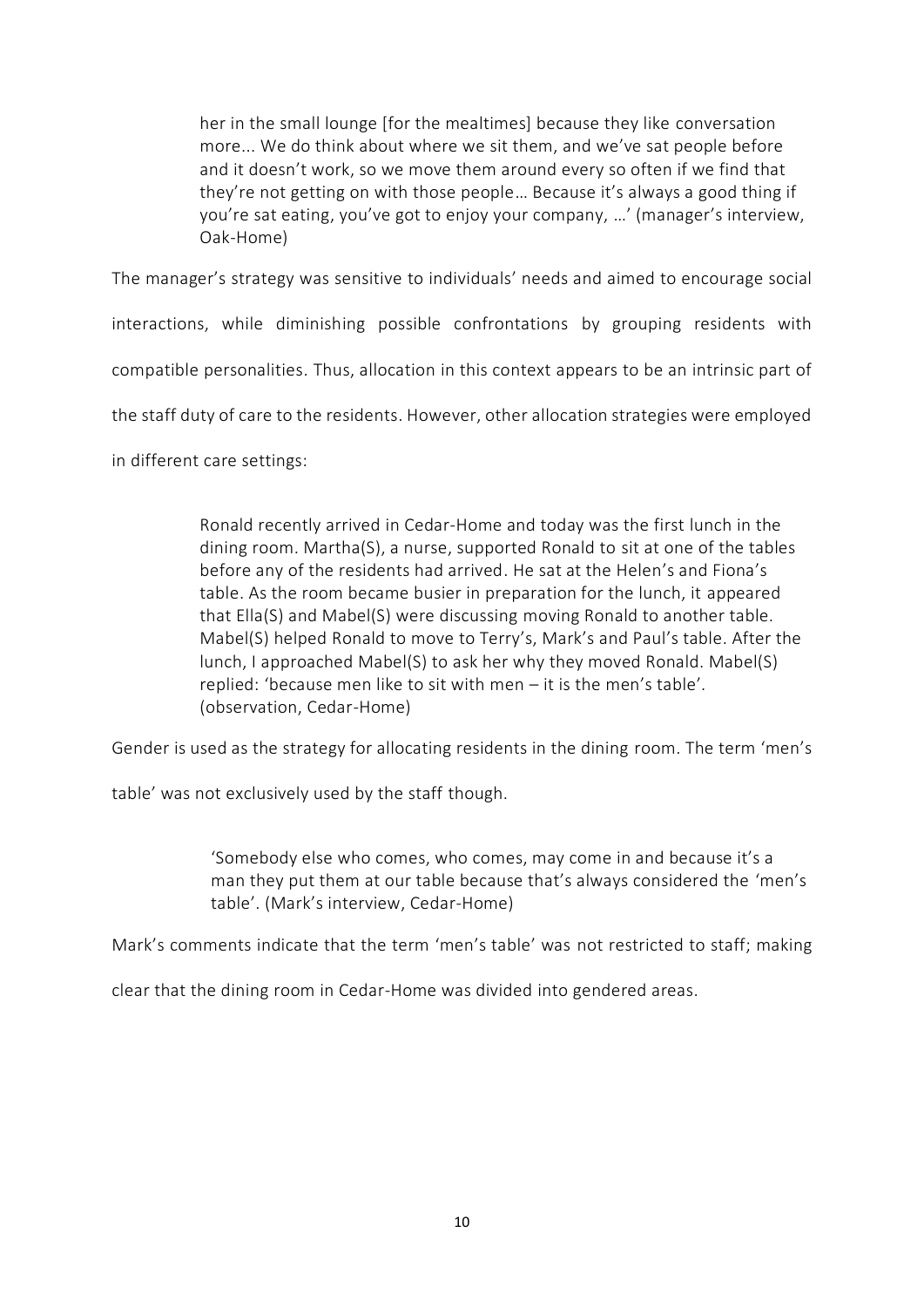# 3.2. Appropriation

Following allocation to a specific table, residents seemed to become accustomed to sitting

at the table/seat to which they had been assigned during mealtimes. This seemingly trivial

behaviour is argued to have real significance for the lives of residents as Mark explains:

'... but then after that, that's your place, you know, and nobody else goes, I mean if somebody sat in my chair now, I think the roof would go off!' [loud laughter] (Mark's interview, Cedar-Home)

Residents appropriating their seats situated them spatially in the room. This became part

of the social rules or etiquette amongst the residents. The following observation and Fig. 2

demonstrate to what extent residents were prepared to keep their space in the dining

room:

The meal service was ending as residents were finishing the dessert course when Lucy arrived in the dining room. Lucy's usual seat at table B was occupied by Betty (see figure 2). Edith(S) came to Lucy's aid and asked: Edith(S) - Hi Lucy! Where are you having lunch? There! [pointing to table E] or there! [pointing to the seat at table B]

Lucy – Here! [holding the back of the chair placed at her table ['optional seat' in table B].

With certain impatience in her expression, Edith(S) repeated the same question:

Edith(S) – Where do you want to sit Lucy? Over there? Or there? [making hand gestures towards the two options].

Lucy - I want to sit here!

Edith(S) - Yes! You can sit here! [pulling the chair for Lucy to sit]. (observation, Cedar-Home).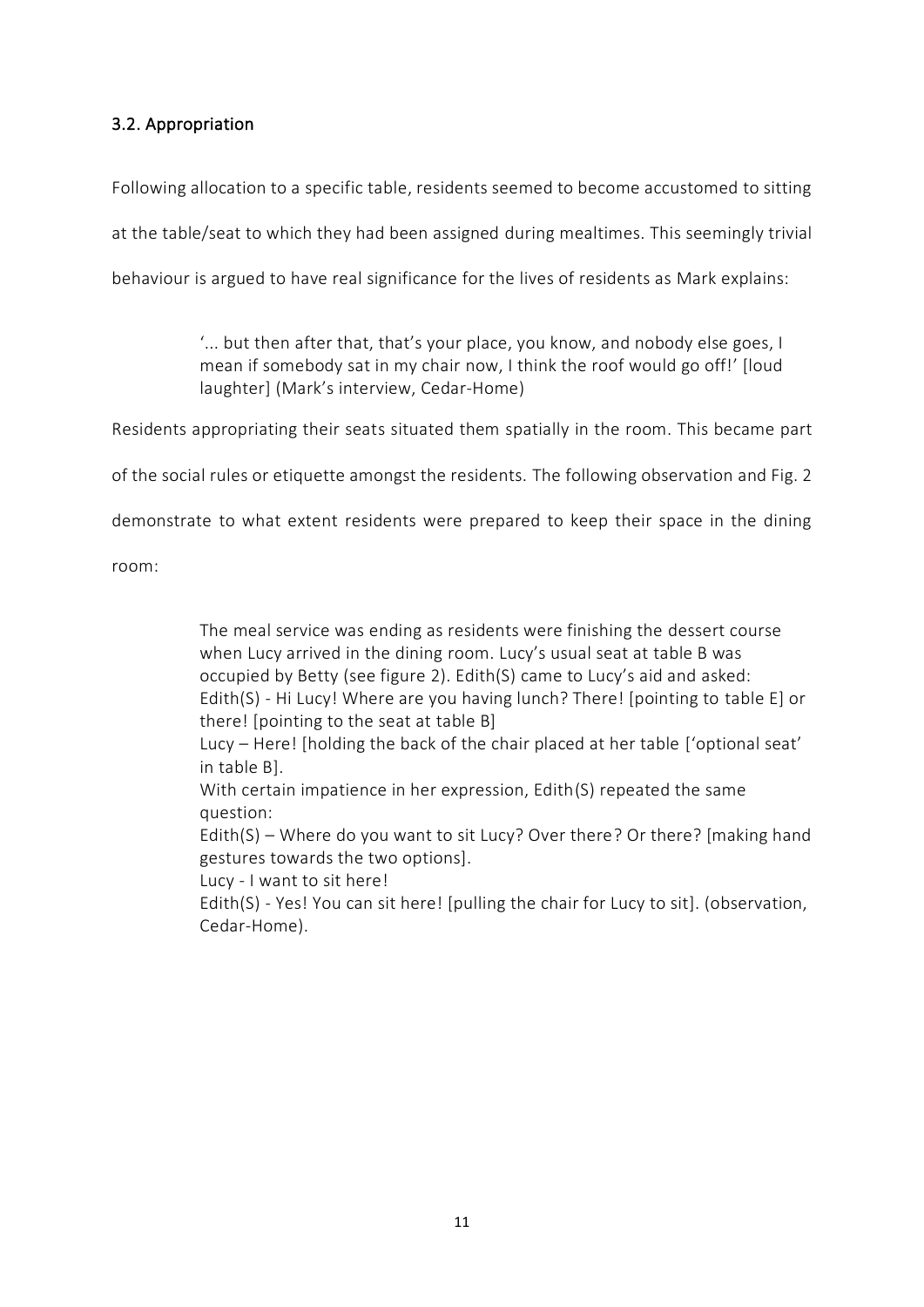



It appeared that Edith(S) not only aimed to support Lucy to settle down for the meal but also wanted to organise the space in a more efficient manner by placing Lucy at table E where she would not obstruct Wendy, Monica, Paul and Ronald from leaving the room after they finished their meals. Edith's(S) repeated questioning about the choice of seat was an indirect suggestion for Lucy to sit somewhere in the diningroom which would result in Lucy's displacement in the wider dining group and isolation from her tablemates. Ultimately, moving Lucy to another table would have undermined her agency in maintaining her usual social routines. Lucy's resolution in sitting in her usual table/space demonstrated that residents also exercised an indirect and parallel control in relation to the staff's power over the communal areas. This habitual use of a particular space in the dining area is defined here as *appropriation* and it is interpreted as a manifestation of residents' agency over the communal area and was an essential part in regulating their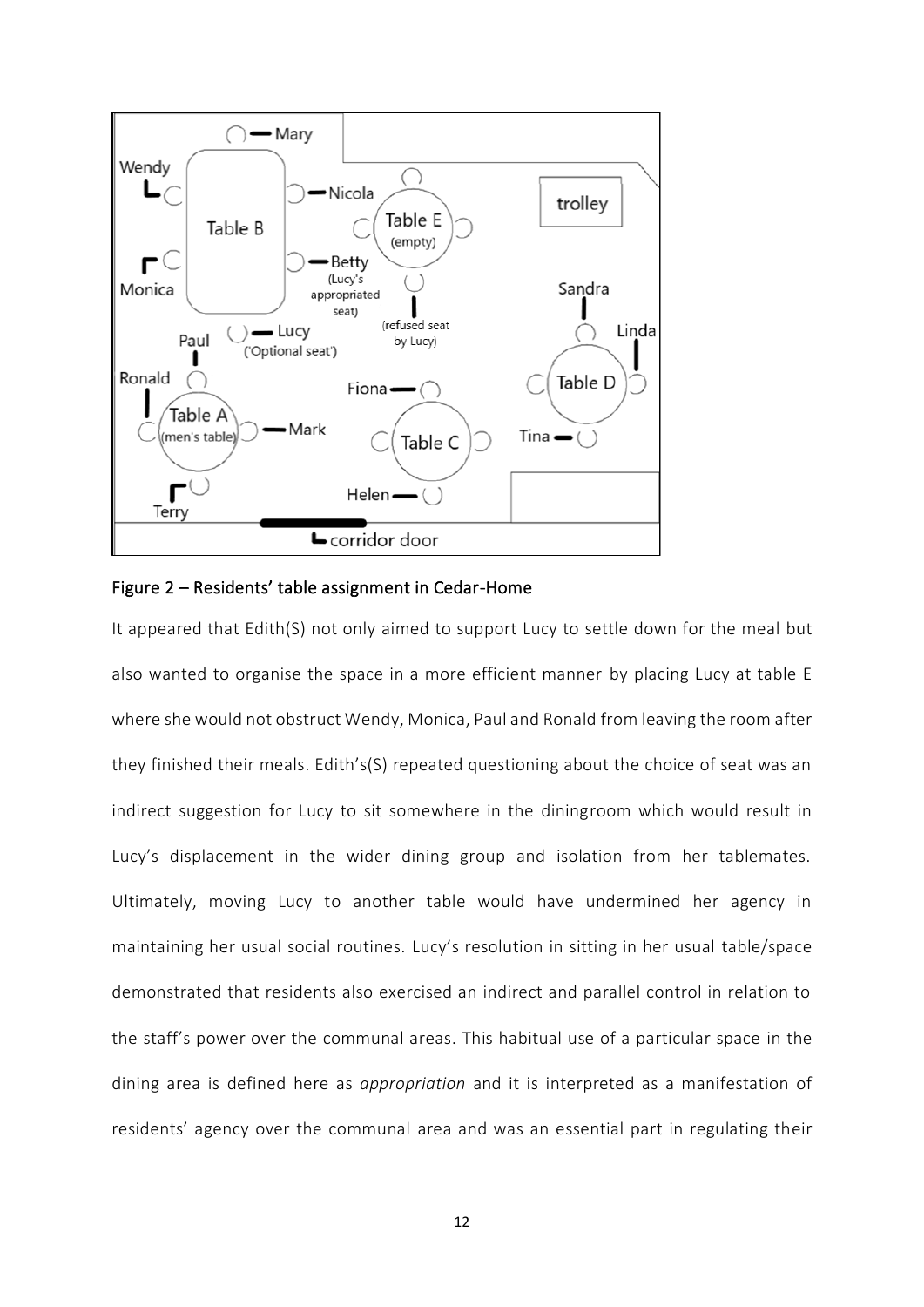social experiences within the group. Some residents retained appropriation even if they had no affinity with the people whom they shared the table with, as Luke explained:

> 'Mostly on the meals, the worst part about it actually I shouldn't say this but Philippa is a pain in the neck. She's on our table, up and down, up and down! Anyway, I'm not moving so I'm staying where I am! Down there! [referring to the dining room downstairs, raising his voice and gesticulating] I'm quite happy!' (Luke's interview, Oak-Home)

Luke prioritised maintaining ownership of his seat at the dining room over avoiding undesirable company. The idea of changing seats for Luke seemed to threaten his agency by removing him from a familiar and personal space.

By contrast, some of the residents in Beech-Home were not able to appropriate their dining seats, as the assignment system had a different dynamic. The dining room in Beech-Home was not spacious enough to allow the staff and residents to move freely. The space in the dining room was cluttered and crowded when accommodating all diners. The process of moving residents into the dining room was time-consuming and required coordination from the staff as the doors and corridor to the dining room were narrow, allowing only one person to walk through at a time. This seemed to make it harder for staff to support all residents in appropriating their individual seats as residents experienced mobility and cognitive impairments. Fig. 3 shows the group of residents who were unable to retain appropriation.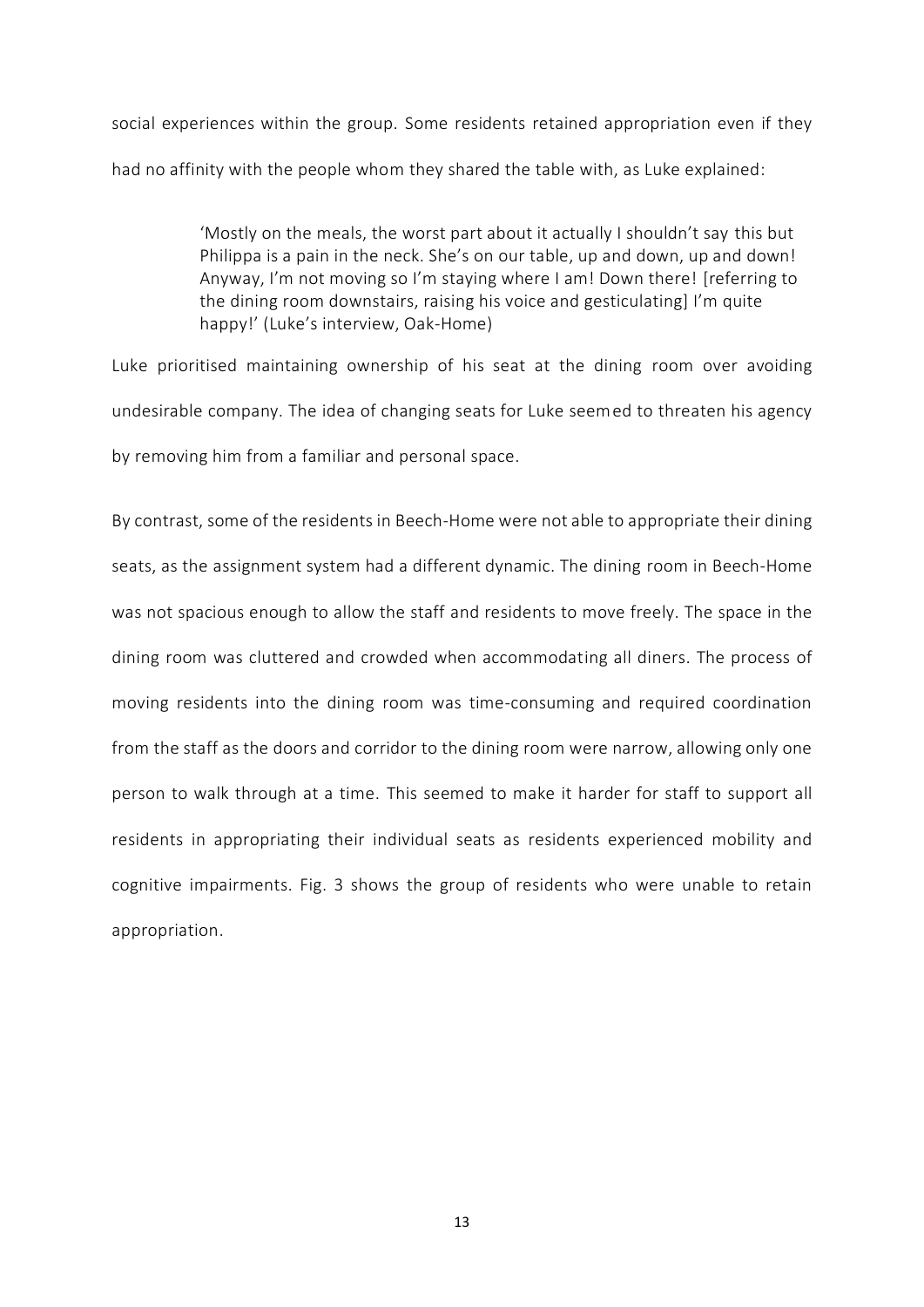



Residents who sat at tables A and B were able to appropriate their seats, but the reasons for this varied. Residents at table B were all wheelchair-bound and they were the first residents to be moved in at mealtimes and the last residents to leave afterwards. Members of table A however, had advanced dementia and would not accept a seat somewhere else with different people. Residents at tables C and D were re-allocated rather randomly by staff to a different table and seat every mealtime. These residents were unable to appropriate their seats at the tables, preventing them from creating closer bonds with tablemates and taking ownership of seating spaces. The building layout of Beech-Home and its dining room (see Table 1) might well have an impact on the staff's care practices. The following excerpt illustrates how a resident was supported by the staff to occupy a seat at table C (see Fig. 3):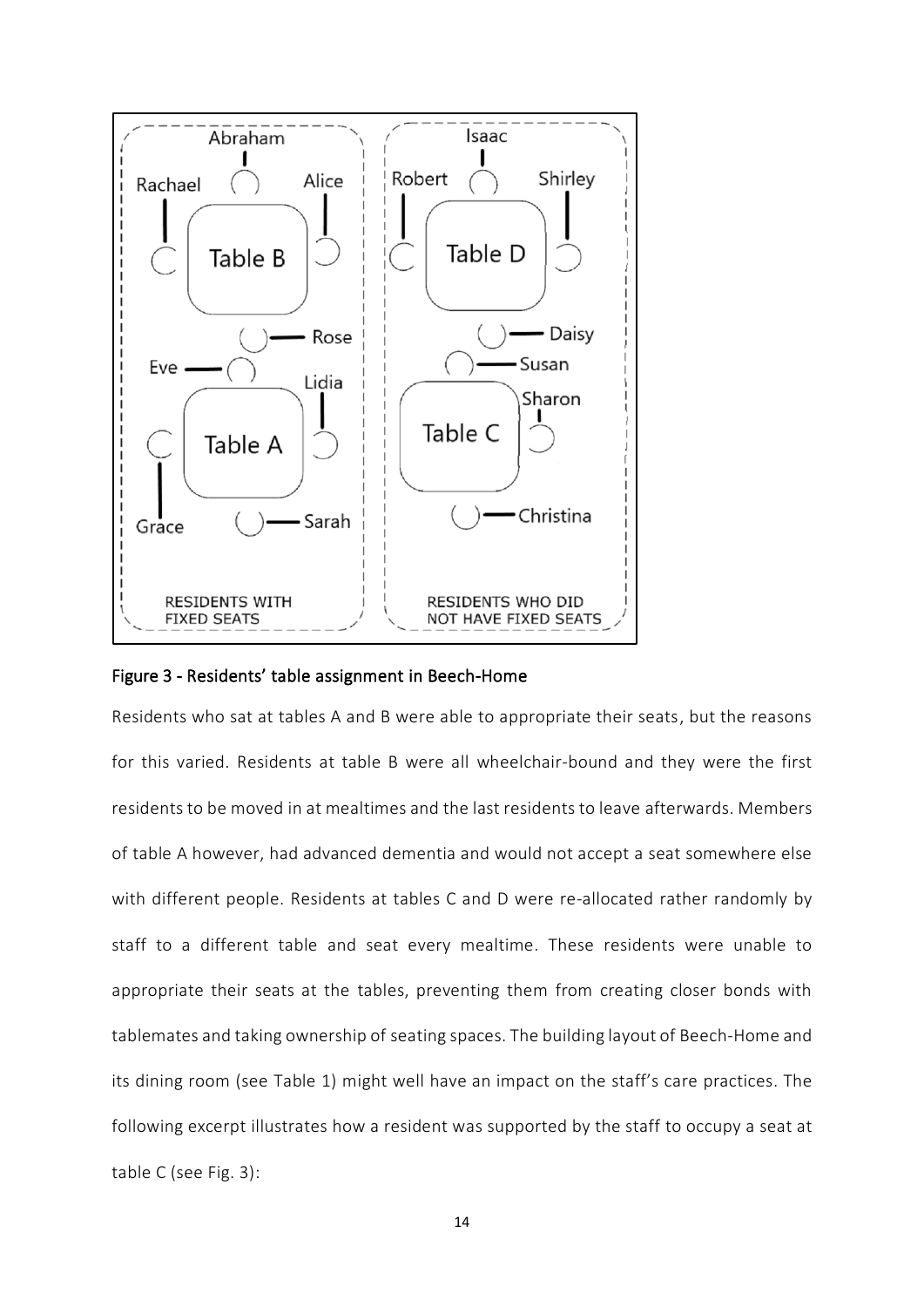I observed Susan walking with difficulty towards the centre of the dining room. She walked with a Zimmer frame by taking small steps, each at a time, while resting her body weight on the frame, pushing it forward with great effort while looking down at the floor. When Susan got closer to Elsa(S) she paused walking and then looked up to the care staff and said with a faint voice: '*where?!'* Elsa(S) looked around and replied to Susan: 'you sit here darling' while pulling a chair that was close Susan. Susan sat at the chair suggested by the care staff. (observation, Beech-Home)

Susan suffered with dementia which prevented her from recollecting and discussing issues regarding the care she received, including the choice where to sit in the dining room, despite AM's efforts to engage with this aspect of her experience. Observation methods were key for the participation of residents with dementia with limited speech. The excerpt demonstrated the nature of power relations between resident and staff as Susan asked 'where?' indicating how she was dependent on staff guidance while the staff replied 'you sit here darling' indicating their control over the communal area.

Residents' persistent lack of control over where to sit in the dining room and the absence of residents' appropriation is conceptualised as 'continuous allocation'. The impact of continual allocation may reduce residents' autonomy to self-regulate their daily lives and may cause uncertainty as residents would sit with less familiar spaces/tablemates. Conversely, residents who were supported to retain appropriation seemed keen to keep their seat in the dining room regardless of their cognitive skills. This seemed to be the case for Helen, a wheelchair bound and long-term resident in Cedar-Home. In the following excerpt, Helen's daughter explained her mother's desire to sit at her usual space in the dining room:

> I approached Helen's daughter to obtain research consent for her mother's participation. The daughter replied to me: '…mum will not be of much help for you…' telling me her mother is in advanced stages of Alzheimer's disease and unable to communicate. I explained that Helen's impairments wouldn't prevent her participation mentioning I could map Helen's location in the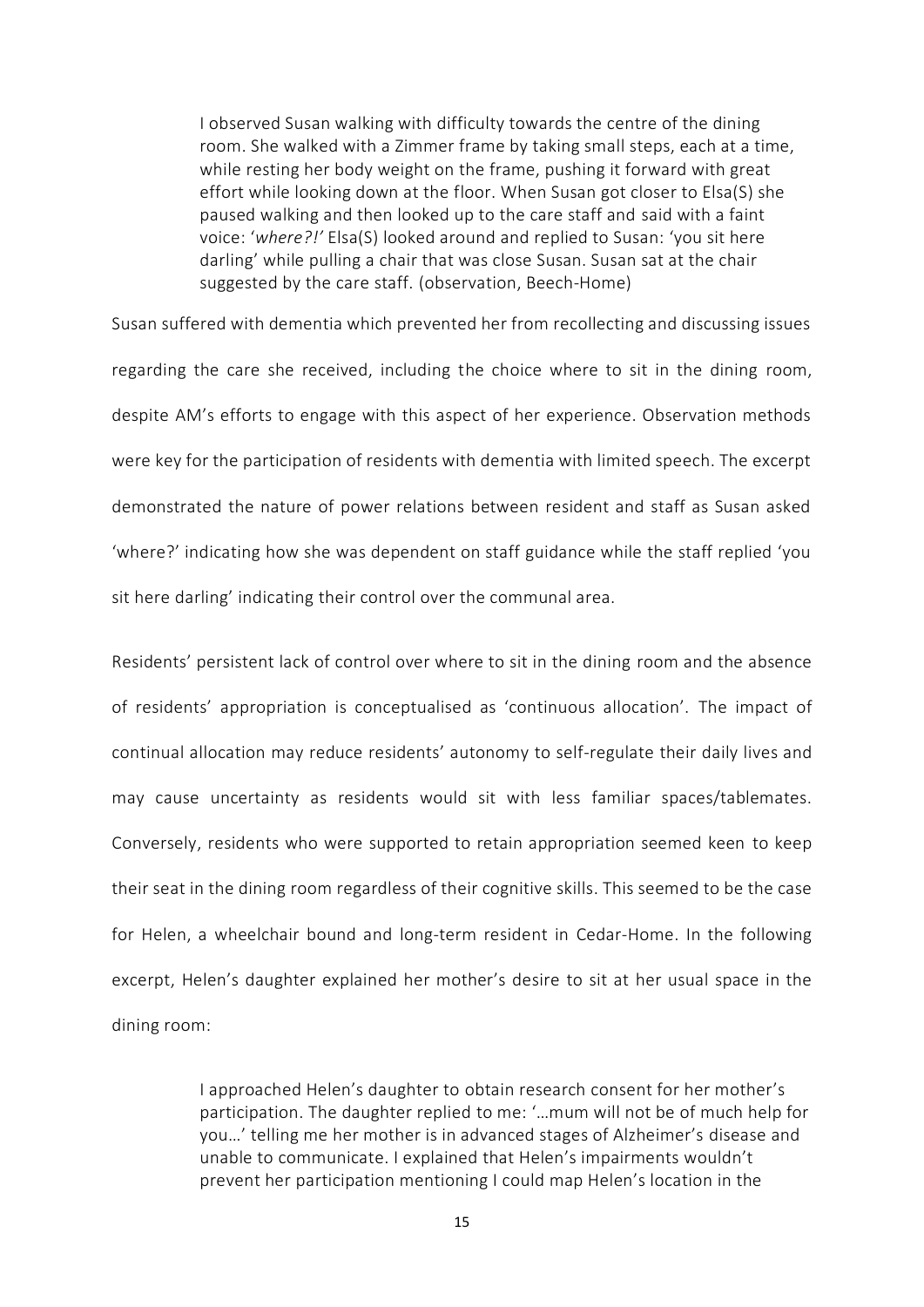dining room. Helen's daughter replied with enthusiasm: 'Oh! Good luck if you are moving mum from her seat, nobody makes her to sit somewhere else!' (laughs). I asked what would happen if Helen needs to change seats and the daughter replied: 'she wouldn't have it! I will tell you that! A couple of times we tried to move mum to a different table, but she became so agitated and upset that we had to give up …' [Notes recorded with Helen's daughter consent] (observation, Cedar-Home)

Indeed, Helen sat at the same table (see table C in Fig. 2) throughout the data collection in Cedar-Home.

The findings presented in this study enable three important conclusions about residents' appropriation in the dining room. Firstly, care home staff were key in supporting residents' abilities to acquire appropriation and to some extent this was part of the structure of care; secondly, appropriation remained an important element in residents' lives despite their cognitive decline; and thirdly, appropriation was a direct manifestation of residents' control and an expression of their agency.

### 4. Discussion

Knowledge of care home residents' use of the dining room space is limited and the findings reported here help address this gap in the literature, revealing the power relations between staff/residents and the importance for residents routines. The findings indicate communal areas such as dining rooms are partially controlled by care staff through the allocation of residents. Allocation appeared to be part of the staff's duties of care towards residents but was an institutionalising experience for residents as they were denied choice in the table assignment. This reveals a structural aspect of life in care.

Three main care strategies were identified for allocation: a) according to residents' personality compatibilities; b) based on residents' gender; and c) 'continual allocation'. Previous research has argued that the assignment of residents to dining tables depends on: '(i) personal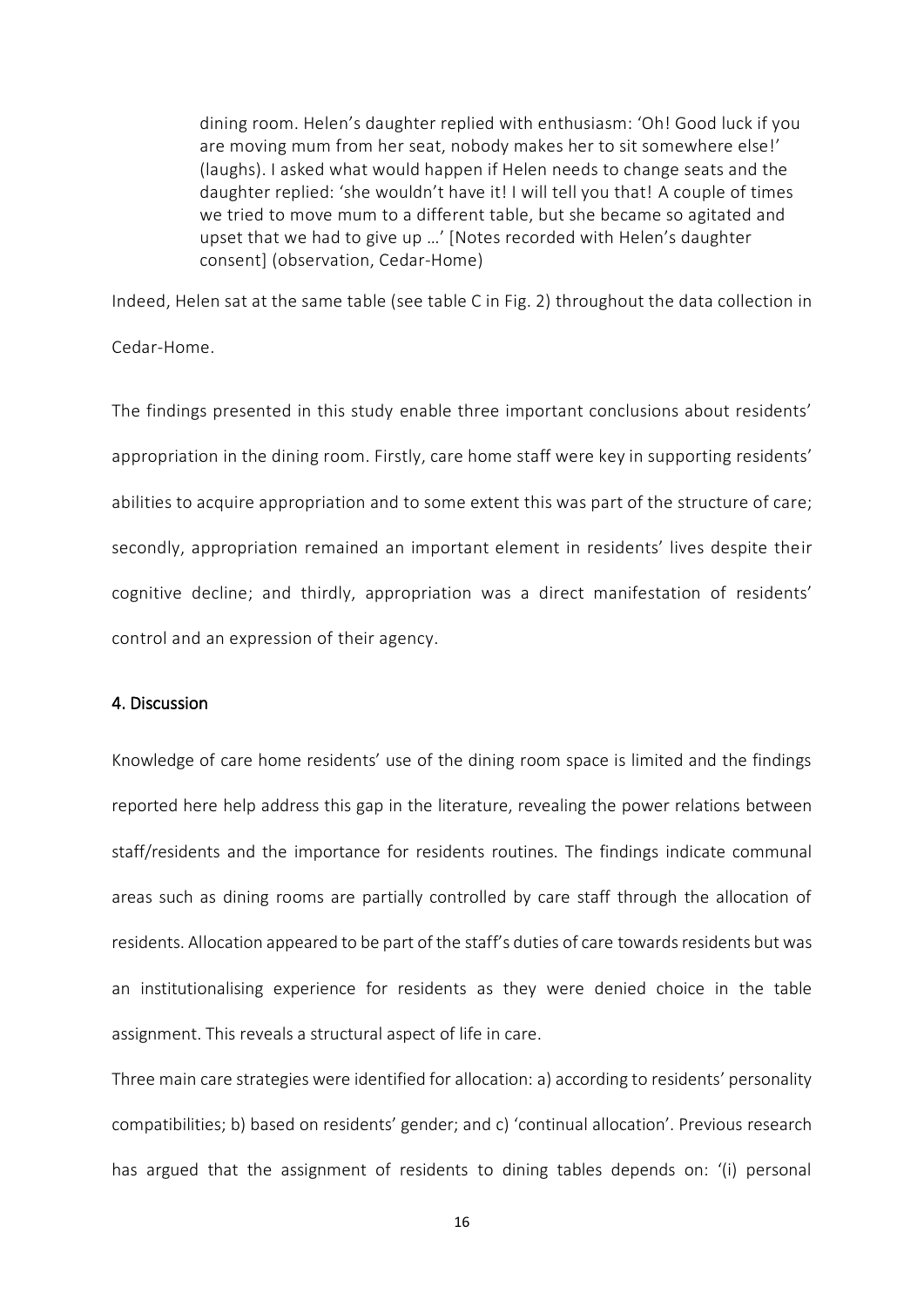judgment; (ii) resident behaviour; and (iii) the perspectives of the residents about the composition of table groups' (Palacios-Ceña et al., 2013 : 485-6). Those findings were based exclusively on interviews and therefore were limited to residents' and staff's perceptions. Palacios-ceña et al., (2013) suggested that the care staff arranged residents at the same tables as a tactic to reduce tensions between tablemates while Curle & Keller (2010) reported that residents with similar characteristics (social background, language, accent and common interests) tended to socialise better. These findings appear to be closely aligned with the 'personality compatibilities' strategy proposed in this study. However, the discussed studies may over-emphasise the care staff's control and fail to recognise residents' agency through appropriation of their space, as demonstrated in this study. Interestingly, no previous study identified gender as a criterion for allocating residents in the dining area, although there were references to 'all male' and 'all female' tables (Curle & Keller, 2010).

'A*ppropriation'* comprises residents' habits of routinely using the same space in the dining room by sitting at the same table, having the same companions and maintaining their place within the social group of residents. It is a mechanism which enabled residents to have familiarity with their surroundings and people and may create security and reduce anxiety. The willingness of residents to appropriate their seats signify residents' active choice and an exercise of their agency. Thus, appropriation may lead to a more autonomous and self-fulfilling life.

Pearson et al. (2003) argued that staff recognise residents' seating arrangements as an important element of residents' social interactions. While residents' table assignment was identified as being fairly rigid (Kofod, 2012; Pearson et al., 2003) the activities around eating in care homes nonetheless provided opportunities for residents to express their autonomy,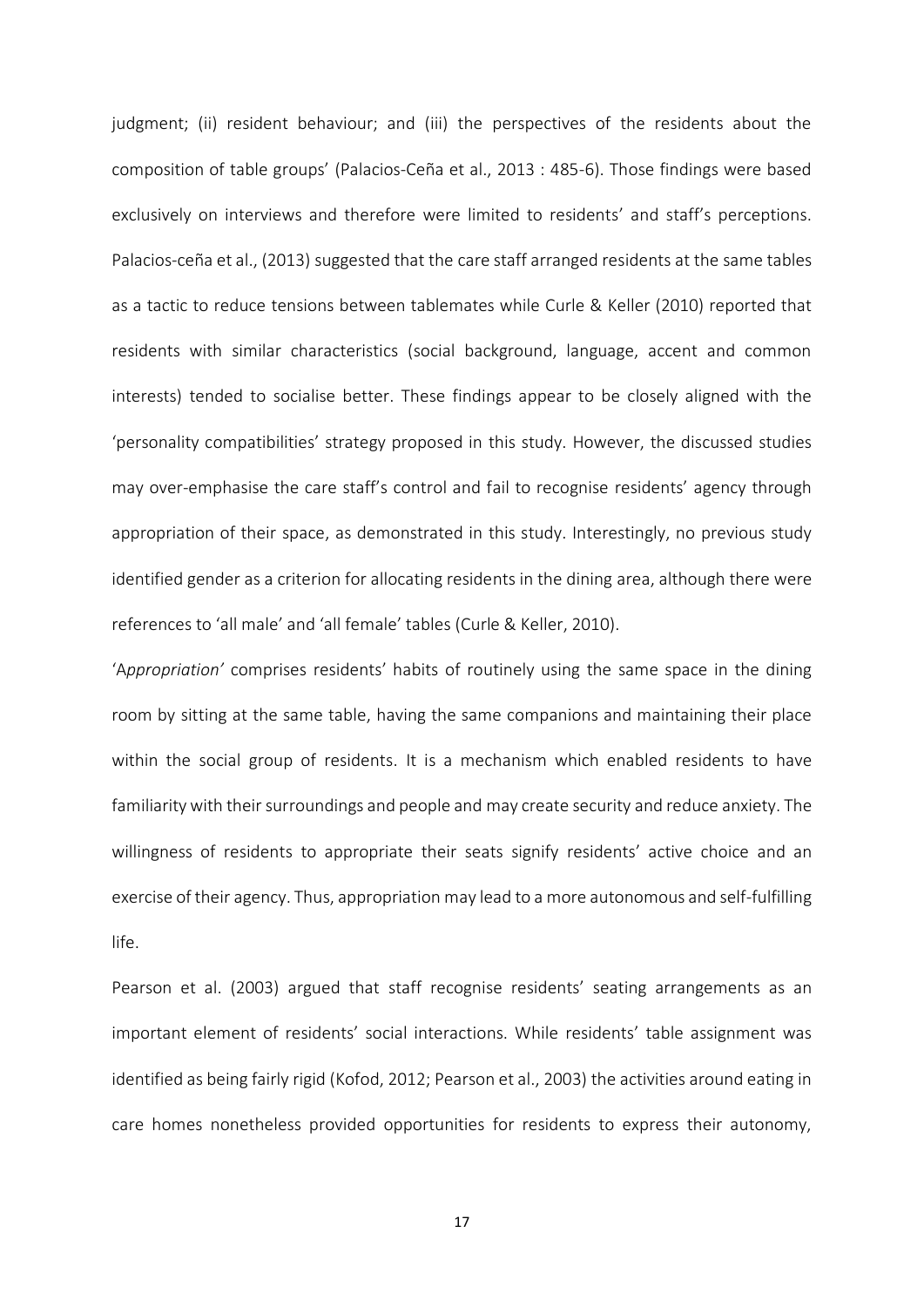control and agency, which reinforced and maintained their personal identity (Watkins et al., 2017).

No previous studies have explored residents' use of the dining room from an agency perspective. Palacios-Ceña et al., (2013) mainly portrayed the table assignment as residents having a passive role, although there is a tacit recognition of residents' agency as they were able to 'veto' individuals who did not conform with the attitudes and manners shared by others at the same table. The findings presented here are aligned with the conceptualisation of agency as defined by Pirhonen & Pietila (2018) which is not restricted to 'doing' activities but expanded to 'being' as they are supported by the staff and surroundings of the dining area. Moreover, the appropriation phase was very much connected to creating attachment to spaces, which is essential in experiencing a sense of home in residential care (Falk et al., 2012). Similar studies have recognised that the surroundings and spatial dimensions of the dining area influenced the social interactions of the diners (Curle & Keller, 2010; Philpin et al., 2011). When residents were unable to appropriate their seats in the dining room, the staff continually allocated residents to seats. Continual allocation may reduce residents' autonomy as they were repeatedly prompted to seek direction from the staff, and perhaps staff approval for residents

exercising agency.

This study has significant implications for care practices and policies. The process of residents' table assignment presented in this study poses complex issues in relation to person-centred care. In broad terms patient-centred care is conceptualised as 'providing care that is respectful of and responsive to individual patient preferences, needs, and values, and ensuring that patient values guide all clinical decision' (Institute of Medicine, 2001) while person-centred care for people with dementia is identified as: 'knowing the person; …; being in a personalised

to use the dining room. Continual allocation emerged from practices other than residents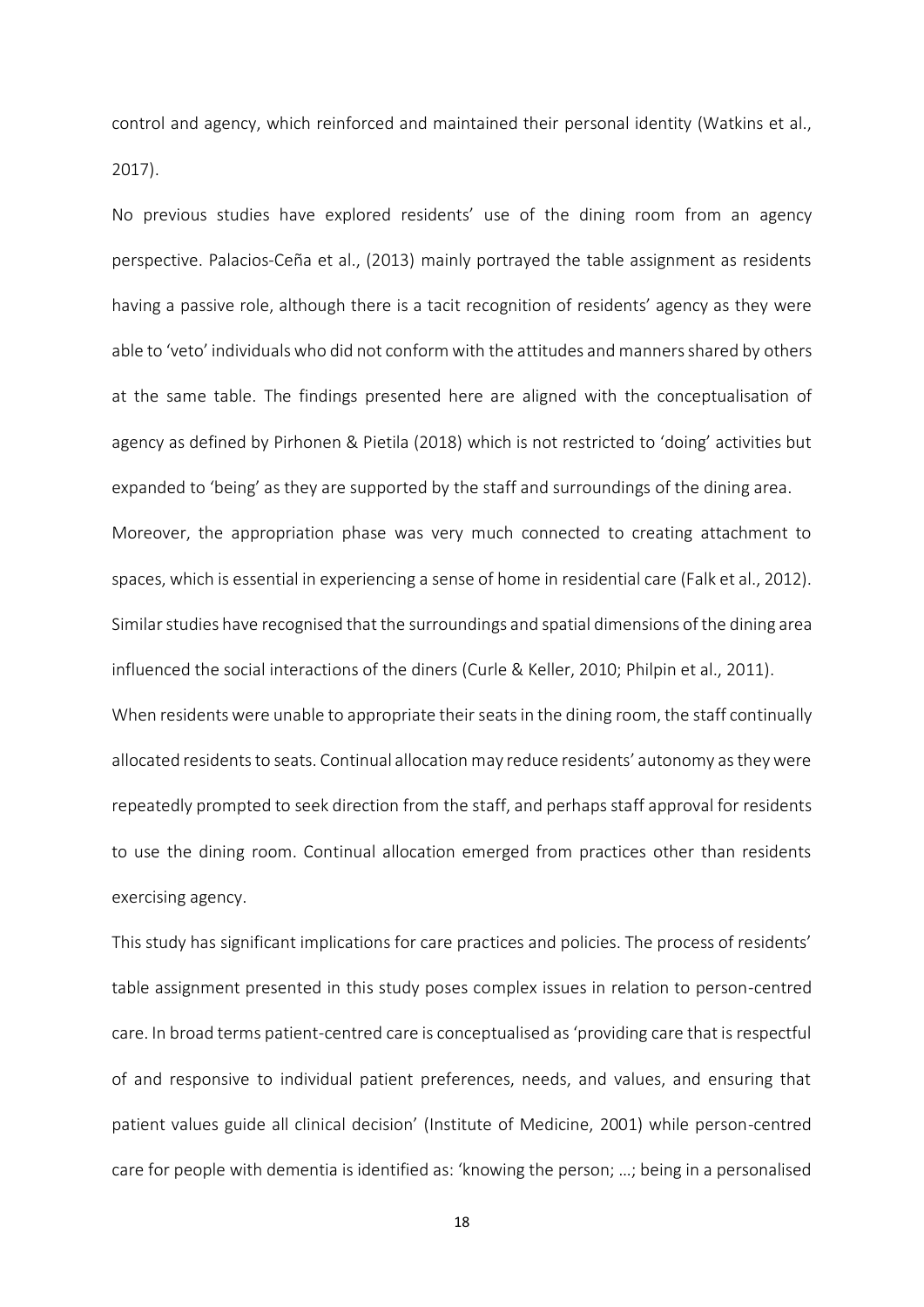environment; and experiencing flexibility and continuity' (Edvardsson et al., 2010). Allocation of residents by the staff in the dining room appeared to be an alienating experience for residents and contrary to the principles of person-centred care. However, allocation was a mechanism employed by the staff to ensure the care needs of all residents were met as they used the communal area. Appropriation on the other hand enabled continuity of care and the experience of a personalised environment. Appropriation was a subtle but ongoing, active, and real choice made by residents about their daily routines and therefore an expression of residents' agency which can only contribute to best practice in person-centred care. Most importantly, allocation was a relatively uncommon event as it only happened with a resident's arrival and occasional re-allocations when necessary while appropriation was enacted every day at every mealtime; thus, the table assignment process described in this paper is largely aligned with person-centred care.

The regulations in England around the suitability of communal areas to provide the basic care for residents states: 'Premises must be suitable for the service provided, including the layout, and be big enough to accommodate the potential number of people using the service at any one time…' and 'People should be able to easily enter and exit premises and find their way around easily and independently' (Health and Social Care Act, 2008). These regulations lack clarity, leaving the assessor to judge what is 'big enough' for a communal area and make no reference to the procedures for assessing these spaces.

Thisstudy has limitations. Firstly, it does not investigate all possible strategies for the allocation of residents in dining areas. Other strategies may exist such as staff allocating residents according to their cognitive and physical abilities. Secondly, it does not explore how the table assignments affect residents' social interactions with their tablemates nor the broader social implications for individual residents in being members of subgroups in the care home, i.e.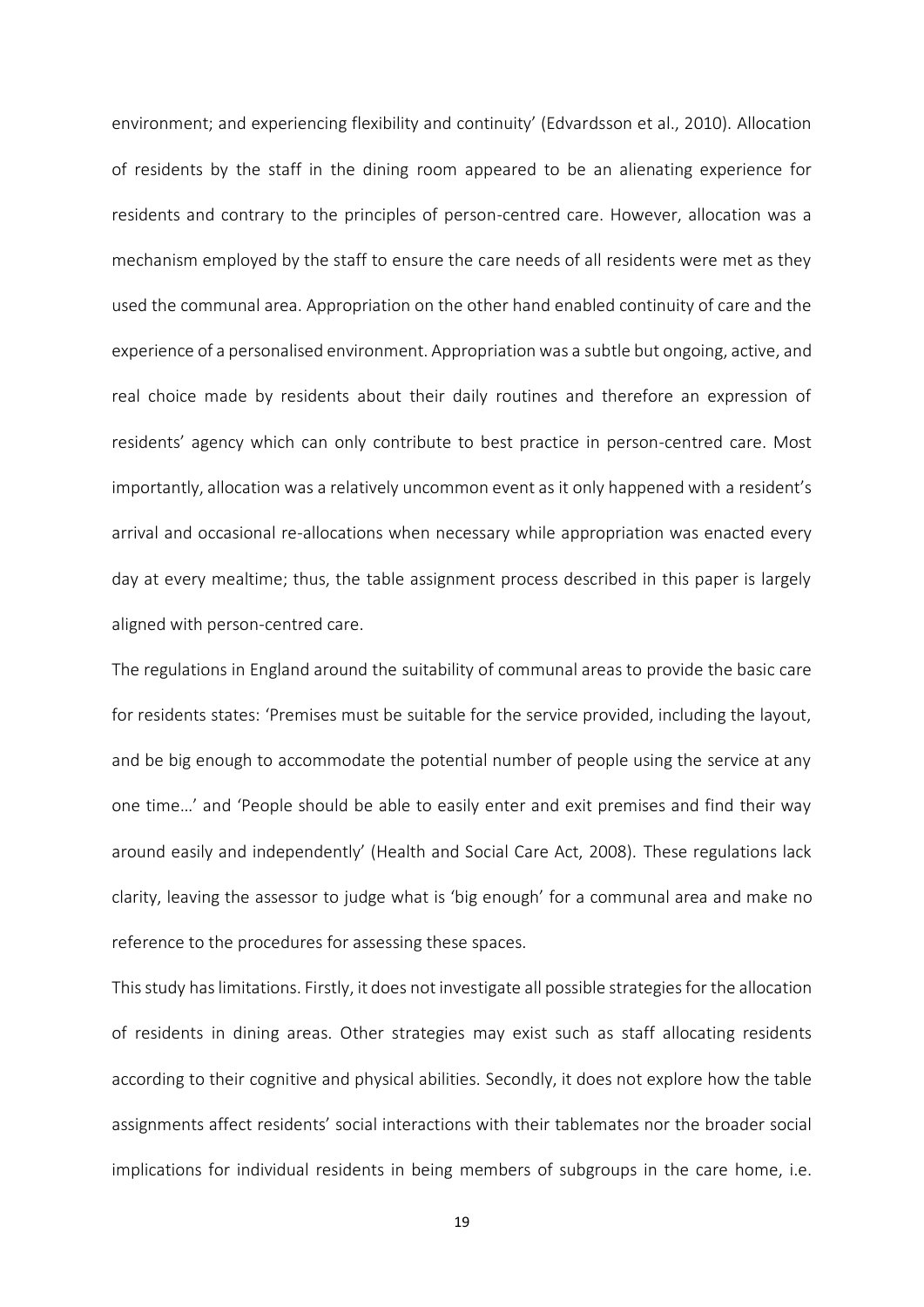groups organised by gender. The findings indicate that future research should focus on the isolating aspects of being part of subgroups of residents such as men and those residents who are most disabled.

## 5. Conclusion

This study provides detailed insights into specific ways care home residents occupied the dining areas during mealtimes. The initial stage of allocation of residents in the dining area by the staff reflected the organisational structure to meet residents' care needs as a group. Subsequently, the appropriation of the seats by residents was a stage which appeared essential in enabling residents to maintain their daily social routines, creating personalised care and enacting agency which contributed to a more self-fulfilling life in care homes. The findings demonstrate the vital role of the care home workforce in the table assignment process and highlights the implications of care practices of 'continual allocation' which denies appropriation of spaces and therefore restricts residents' agency.

## References

- Baltes, M., & Carstensen, L. (1996). The Process of Successful Ageing. *Ageing and Society*, *16*(4), 397–422.
- Bourdel-Marchasson, I. (2010). How to improve nutritional support in geriatric institutions. *Journal of the American Medical Directors Association*, *11*(1), 13–20.
- Brewer, J. (2002). *Ethnography*. Buckingham: Open University Press.
- Bryman, A. (2016). *Social Research Methods* (5th ed.). Oxford: Oxford University Press.
- Bundgaard, K. M. (2005). The Meaning of Everyday Meals in Living Units for Older People The Meaning of Everyday Meals in Living Units for Older People. *Journal of Occupational Science*, *12*(2), 91–101. https://doi.org/10.1080/14427591.2005.9686552

Burnard, P., Gill, P., Stewart, K., Treasure, E., & Chadwick, B. (2008). *Analysing and presenting*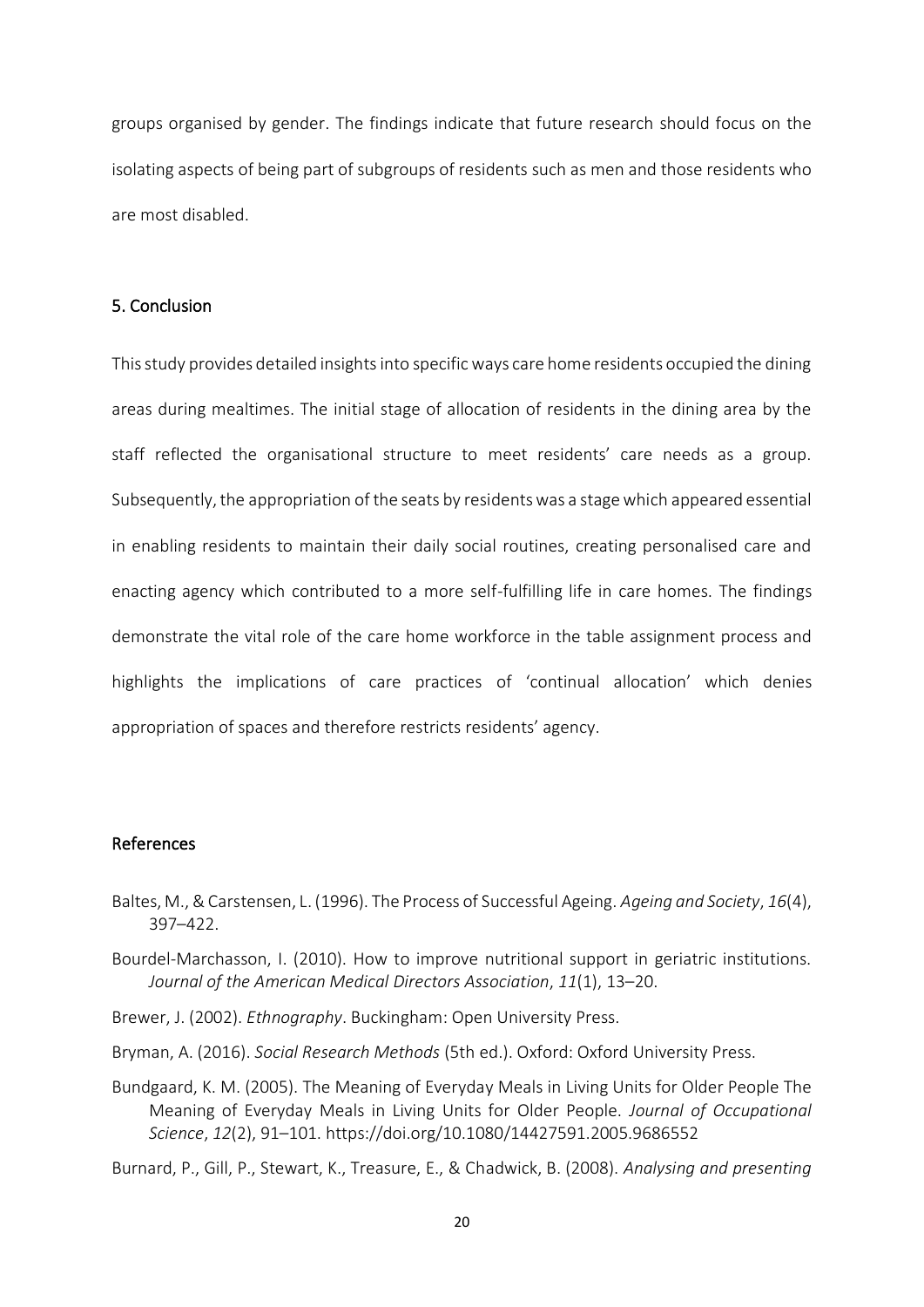*qualitative data*. *204*(8), 429–432. https://doi.org/10.1038/sj.bdj.2008.292

- Carrier, N., West, G. E., & Ouellet, D. (2009). Dining experience, foodservices and staffing are associated with quality of life in elderly nursing home residents. *Journal of Nutrition, Health and Aging*, *13*(6), 565–570. https://doi.org/10.1007/s12603-009-0108-8
- Chaudhury, H. (2013, August). The Role of Physical Environment in Supporting Person-centered Dining in Long-Term Care: A Review of the Literature. *American Journal of Alzheimer's Disease & Other Dementias*, Vol. 28, pp. 491–501.
- Crogan, N. L., Evans, B., Severtsen, B., & Shultz, J. A. (2004). Improving nursing home food service: uncovering the meaning of food through residents' stories. *Journal of Gerontological Nursing*, *30*(2), 29–36.
- Curle, L., & Keller, H. (2010). Resident interactions at mealtime: An exploratory study. *European Journal of Ageing*, *7*(3), 189–200. https://doi.org/10.1007/s10433-010-0156-2
- Edvardsson, D., Fetherstonhaugh, D., & Nay, R. (2010). Promoting a continuation of self and normality: person-centred care as described by people with dementia, their family members and aged care staff. Journal of clinical nursing, 19(17‐18), 2611-2618.
- Emerson, R. M. (2011). *Writing ethnographic fieldnotes / Robert M. Emerson, Rachel I. Fretz, Linda L. Shaw.* (Second edi). Second edi.
- Falk, H., Post, R. N., Associate, D., Wijk, H., Associate, R. N., & Persson, L. (2012). *A sense of home in residential care*. (14). https://doi.org/10.1111/scs.12011
- Gibbs-Ward, A. J., & Keller, H. H. (2005). Mealtimes as active processes in long-term care facilities. *Canadian Journal of Dietetic Practice and Research*, *66*(1), 5–11.
- Hammersley, M., & Atkinson, P. (1995). *Ethnography - Principles and practice* (2nd ed.). London: Routledge.

Health and Social Care Act, Regulations 2014, Regulations 15: premises and equipment, Guidance 15(1)(c) (2008). Retrieved from https://www.cqc.org.uk/guidanceproviders/regulations-enforcement/regulation-15-premises-equipment#full-regulation

- Hetherington, M. M., Anderson, A. S., Norton, G. N. M., & Newson, L. (2006). Situational effects on meal intake: a comparison of eating alone and eating with others . *Physiology & Behaviour*, *88*(4–5), 498–505.
- Hitlin, S., & Elder Jr, G. H. (2007). Time, self, and the curiously abstract concept of agency. *Sociological Theory*, *25*(2), 170–191.
- Holstein, J., & Gubrium, J. (2008). Constructionist impulses in ethnographic fieldwork. In J. Holstein & J. Gubrium (Eds.), *Handbook of Constructionist Research* (pp. 373–395). New York: Guilford Press.
- Institute of Medicine, Committee on Quality of Health Care in America. (2001). Crossing the Quality Chasm: A New Health System for the 21st Century. Washington, DC: National Academies Press.
- Kofod, J. (2012). Building community through meals in the care home setting: Experience from Denmark. *Food, Culture and Society*, *15*(4), 665–678.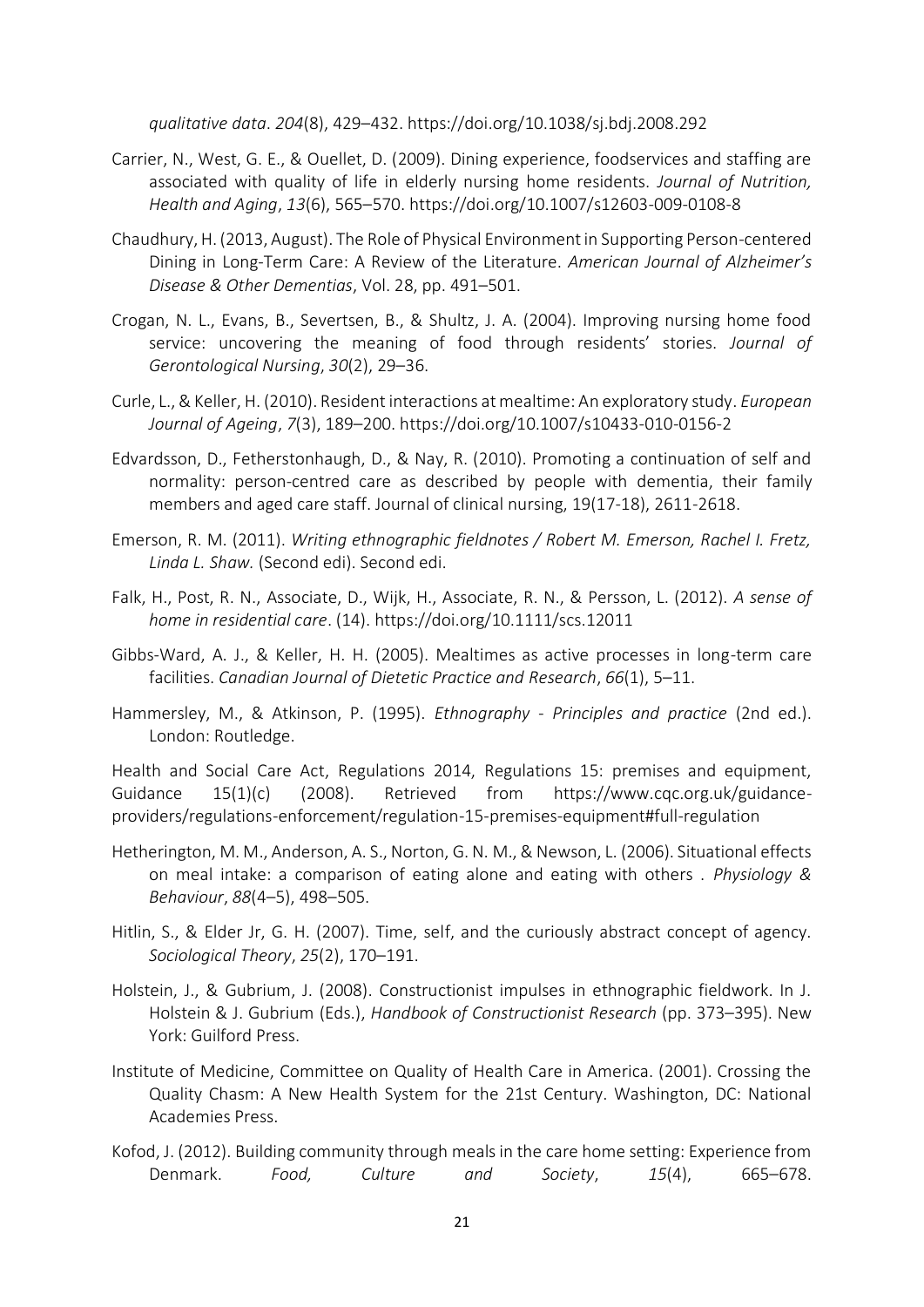https://doi.org/10.2752/175174412X13450256411376

Mason, J. (2002). *Qualitative Research Methods* (2nd ed.). London: Sage.

- McDaniel, J. H., Hunt, A., Hackes, B., & Pope, J. F. (2001). Impact of dining room environment on nutritional intake of Alzheimer's residents: a case study. *American Journal of Alzheimer's Disease & Other Dementias*, *16*(5), 297–302.
- Palacios-Ceña, D., Losa-Iglesias, M. E., Cachón-Pérez, J. M., Gómez-Pérez, D., Gómez-Calero, C., & Fernández-de-las-Peñas, C. (2013). Is the mealtime experience in nursing homes understood? A qualitative study. *Geriatrics & Gerontology International*, *13*(2), 482–489. https://doi.org/10.1111/j.1447-0594.2012.00925.x
- Passini, R., Pigot, H., Rainville, C., & Tétreault, M.-H. (2000). Wayfinding in a Nursing Home for Advanced Dementia of the Alzheimer's Type. *Environment and Behavior*, *32*(5), 684–710. https://doi.org/10.1177/00139160021972748
- Pearson, A., Fitzgerald, M., & Nay, R. (2003). Mealtimes in nursing homes: The role of nursing staff. *Journal of Gerontological Nursing*, *29*(6), 40–47. Retrieved from http://search.proquest.com/docview/204148191/
- Philpin, S., Merrell, J., Warring, J., Gregory, V., & Hobby, D. (2011). Sociocultural context of nutrition in care homes. *Nursing Older People*, *23*(4), 24–30. https://doi.org/10.7748/nop2011.05.23.4.24.c8480
- Pirhonen, J., & Pietila, I. (2018). *Active and non-active agents: residents' agency in assisted living*. *38*(1), 19–36.
- Rowe, J. W., & Kahn, R. L. (1997). Successful aging. *The Gerontologist*, *37*(4), 433–440.
- Rozanova, J. (2010). Discourse of successful aging in The Globe & Mail: Insights from critical gerontology. *Journal of Aging Studies*, *24*(4), 213–222.
- Shahar, D., Shai, I., Vardi, H., & Fraser, D. (2003). Dietary intake and eating patterns of elderly people in Israel: Who is at nutritional risk? *Eur J Clin Nutr*, *57*(1), 18–25.
- Sharkey, J. (2002). The interrelationship of nutritional risk factors, indicators of nutritional risk, and severity of disability among home-delivered meal participants. *Gerontologist*, *42*(3), 373–380.
- Simmel, G. (1997). *Simmel on culture : selected writings / edited by David Frisby and Mike Featherstone.* London: SAGE.
- Simmons, S. F., & Levy-Storms, L. (2006). THE EFFECT OF STAFF CARE PRACTICES ON NURSING HOME RESIDENTS'PREFERENCES: IMPLICATIONS FOR INDIVIDUALIZING CARE. *The Journal of Nutrition, Health & Aging*, *10*(3), 216–221.
- Spradley, J. P. (1980). *Participant Observation*. Belmont: Wadsworth: Cengage Learning.
- Spradley, J. P. (2016). *The Ethnographic Interview*. Waveland Press.
- Symons, M. (1994). Simmel's gastronomic sociology: an overlooked essay. *Food & Foodways*, *5*(4), 333–351.
- Tsai, H., & Tsai, Y.-F. (2008). A temporary home to nurture health: lived experiences of older